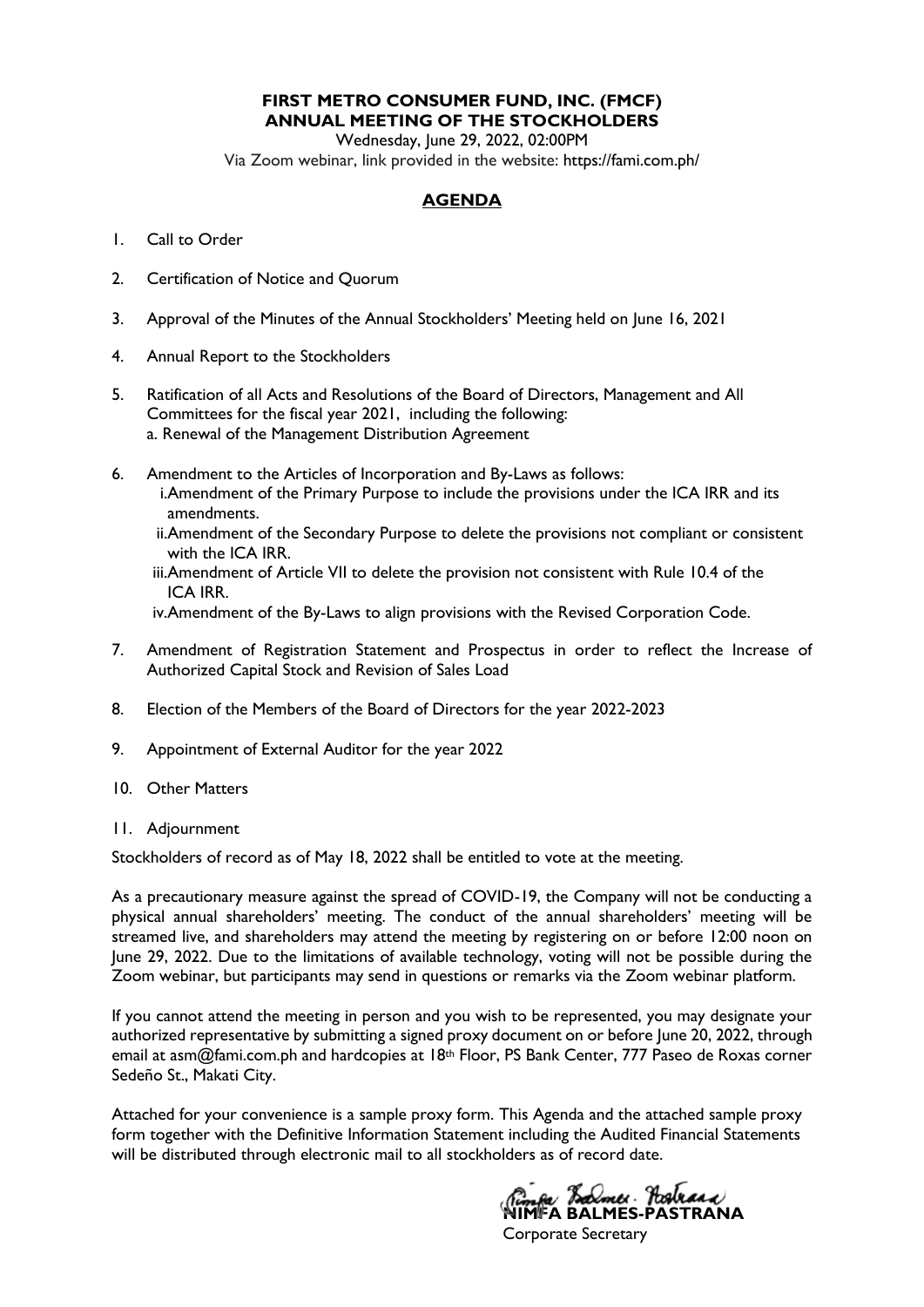#### PROXY

The undersigned stockholder of **FIRST METRO CONSUMER FUND, INC.** hereby appoints \_\_\_\_\_\_\_\_\_\_\_\_\_\_\_\_\_\_\_\_\_\_\_\_\_\_\_\_\_\_\_\_\_\_\_\_\_\_\_\_\_\_\_\_\_\_\_ or in his absence, the Chairman of the meeting, as attorneyin-fact and proxy, with power of substitution, to present and vote all shares registered in his/her/its name at the annual meeting of stockholders of the Company on Wednesday, June 29, 2022 and at any of the adjournments thereof. The proxy shall be revoked only in writing and by informing the Corporate Secretary prior to the annual stockholders meeting.

The proxy may vote by checking  $(\checkmark)$  the area that corresponds to his vote. In the election of the Members of the Board of Directors, the proxy shall indicate number of votes on the blank place provided beside the names of the nominees or check abstain should they wish to do so.

| <b>ITEMS</b> |                                                                                                                                                         |     |                | <b>ACTIONS</b> |  |  |  |
|--------------|---------------------------------------------------------------------------------------------------------------------------------------------------------|-----|----------------|----------------|--|--|--|
|              |                                                                                                                                                         | Yes | N <sub>0</sub> | Abstain        |  |  |  |
|              | 1. Approval of the Minutes of the Annual Stockholders' Meeting held on June 16,<br>2021                                                                 |     |                |                |  |  |  |
| 2.           | Ratification of all Acts and Resolutions of the Board of Directors, Management<br>and All Committees for the fiscal year 2021, including the following: |     |                |                |  |  |  |
|              | a. Renewal of the Management Distribution Agreement                                                                                                     |     |                |                |  |  |  |
| 3.           | Amendment of Articles of Incorporation and By-Laws                                                                                                      |     |                |                |  |  |  |
|              | a. Amendment of the Primary Purpose to include the provisions under the ICA<br>IRR and its amendments.                                                  |     |                |                |  |  |  |
|              | b. Amendment of the Secondary Purpose to delete the provisions not compliant<br>or consistent with the ICA IRR.                                         |     |                |                |  |  |  |
|              | c. Amendment of Article VII to delete the provision not consistent with Rule<br>10.4 of the ICA IRR.                                                    |     |                |                |  |  |  |
|              | d. Amendment of the By-Laws to align provisions with the Revised Corporation<br>Code.                                                                   |     |                |                |  |  |  |
| 4.           | Amendment of Registration Statement and Prospectus in order to reflect the<br>Increase of Authorized Capital Stock and Revision of Sales Load           |     |                |                |  |  |  |
| 5.           | Election of the Members of the Board of Directors for the year 2022-2023                                                                                |     | # of Votes     |                |  |  |  |
|              | Mr. Michael G. Say                                                                                                                                      |     |                |                |  |  |  |
|              | Mr. Robert T. Yu                                                                                                                                        |     |                |                |  |  |  |
|              | Ms. Karen Liza M. Roa                                                                                                                                   |     |                |                |  |  |  |
|              | Ms. Rhodora Angela F. Ferrer (Independent Director)                                                                                                     |     |                |                |  |  |  |
|              | Fr. Rafael K. Eloriaga, CM (Independent Director)                                                                                                       |     |                |                |  |  |  |
|              |                                                                                                                                                         | Yes | No             |                |  |  |  |
| 6.           | Appointment of External Auditor for the year 2022                                                                                                       |     |                |                |  |  |  |

#### PRINTED NAME OF STOCKHOLDER DATE

\_\_\_\_\_\_\_\_\_\_\_\_\_\_\_\_\_\_\_\_\_\_\_\_\_\_\_\_\_\_\_\_\_\_\_\_

#### SIGNATURE OF STOCKHOLDER/ AUTHORIZED SIGNATORY

<sup>1</sup> Please fill-out and sign the proxy form and return via mail/email/Metrobank Branches on or before 5:00 p.m. on June 20, 2022. Via Mail: To the Corporate Secretary, 18<sup>th</sup> Floor, PS Bank Center, 777 Paseo de Roxas corner Sedeño St., Makati City

Via Email: asm@fami.com.ph | Via Fax: (02) 816-0467

- 
- Via Metrobank Branches: Use Pouch Code 90020. This service is free of charge.

<sup>2</sup>This proxy shall be valid for a period of five (5) years from the date of its execution. This proxy shall continue to be in effect until and unless withdrawn by written notice delivered to the Corporate Secretary, but shall not apply in instances wherein the undersigned personally attends the meeting.

\_\_\_\_\_\_\_\_\_\_\_\_\_\_\_\_\_\_\_\_\_\_\_\_\_\_\_\_\_\_\_\_\_\_\_\_ \_\_\_\_\_\_\_\_\_\_\_\_\_\_\_\_\_\_\_\_\_\_\_\_\_\_

<sup>3</sup>If no name is provided; the Chairman of the Meeting will act as the proxy.

THIS PROXY NEED NOT BE NOTARIZED. IF THE STOCKHOLDER ATTENDS IN PERSON AND EXPRESSES HIS INTENTION TO VOTE IN PERSON, THE PROXY WILL BE REVOKED.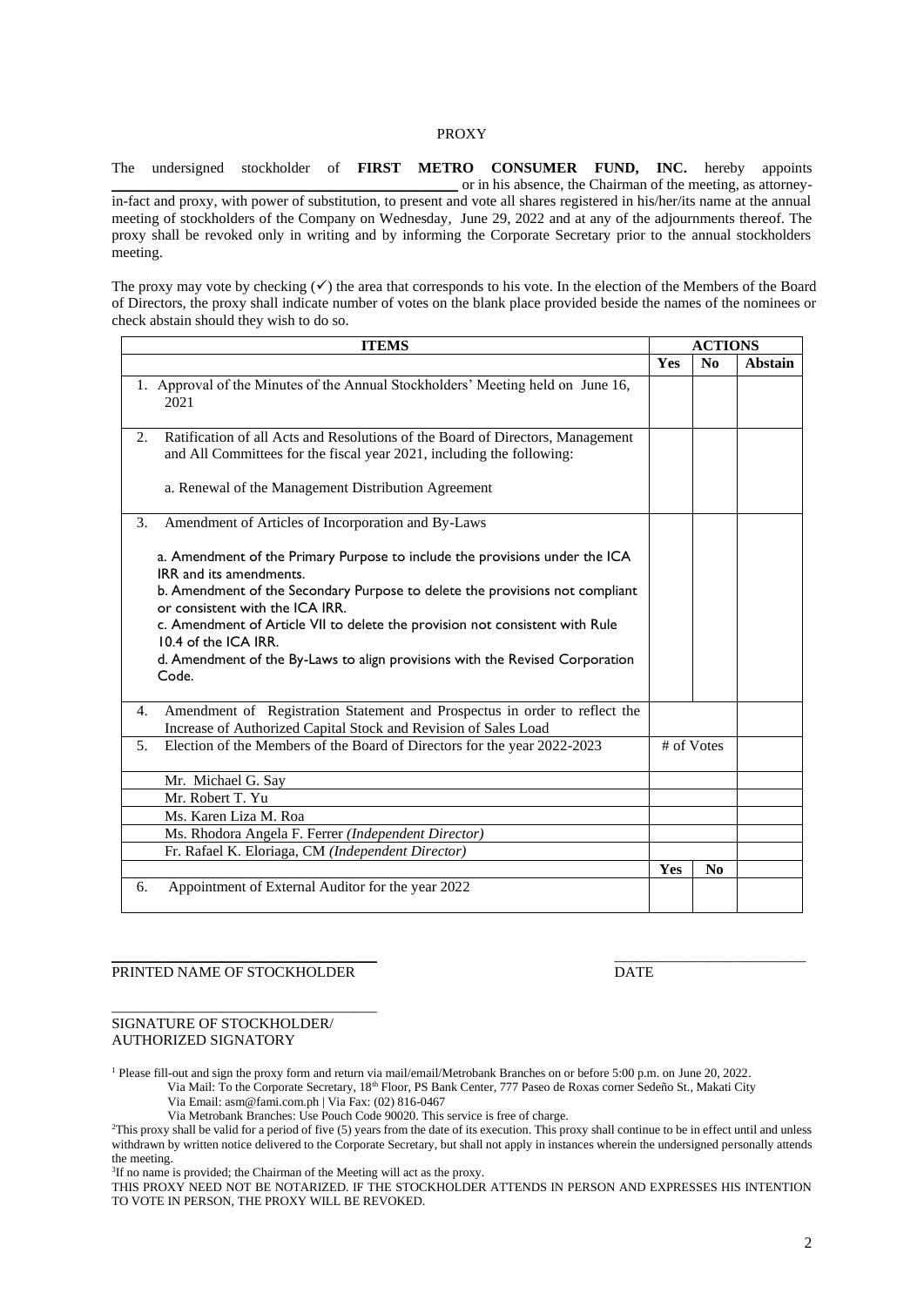# **SECURITIES AND EXCHANGE COMMISSION**

### **SEC FORM 20-IS**

#### INFORMATION STATEMENT PURSUANT TO SECTION 20 OF THE SECURITIES REGULATION CODE

- 1. Check the appropriate box ( ) Preliminary Information Statement (/) Definitive Information Statement
- 2. Name of registrant as specified in its charter: **FIRST METRO CONSUMER FUND, INC.**
- 3. Province, Country or other jurisdiction of incorporation or organization: **Metro Manila, Philippines**
- 4. SEC Identification number **CS201006424**
- 5. BIR Tax Identification Code: **007-742-652-000**
- 6. Address of Principal Office: **18F PSBank Center 777 Paseo de Roxas cor Sedeno St. Salcedo Village, Makati City, 1226**
- 7. Telephone Number: **(***632)* **8912860, (632) 8405710, Fax No. (632) 8160467**
- 8. Date, time, place, of the meeting of security holders:

| Date:   | June 29, 2022                        |
|---------|--------------------------------------|
| Time:   | 2:00 p.m.                            |
| Place : | Zoom webinar at the link provided in |
|         | https://fami.com.ph/                 |

- 9. Approximate date on which the Information Statement is first to be sent or given to security holders: **June 1, 2022**
- 10. Securities registered pursuant to Sections 4 and 8 of the RSA:

| <b>Common Shares</b> | 775,536,012 shares               |
|----------------------|----------------------------------|
|                      | Outstanding (Par value of P1.00) |
| Title of each class  | Number of Shares of Common Stock |

11. Are any or all of registrant's securities listed on the Philippine Stock Exchange? **No**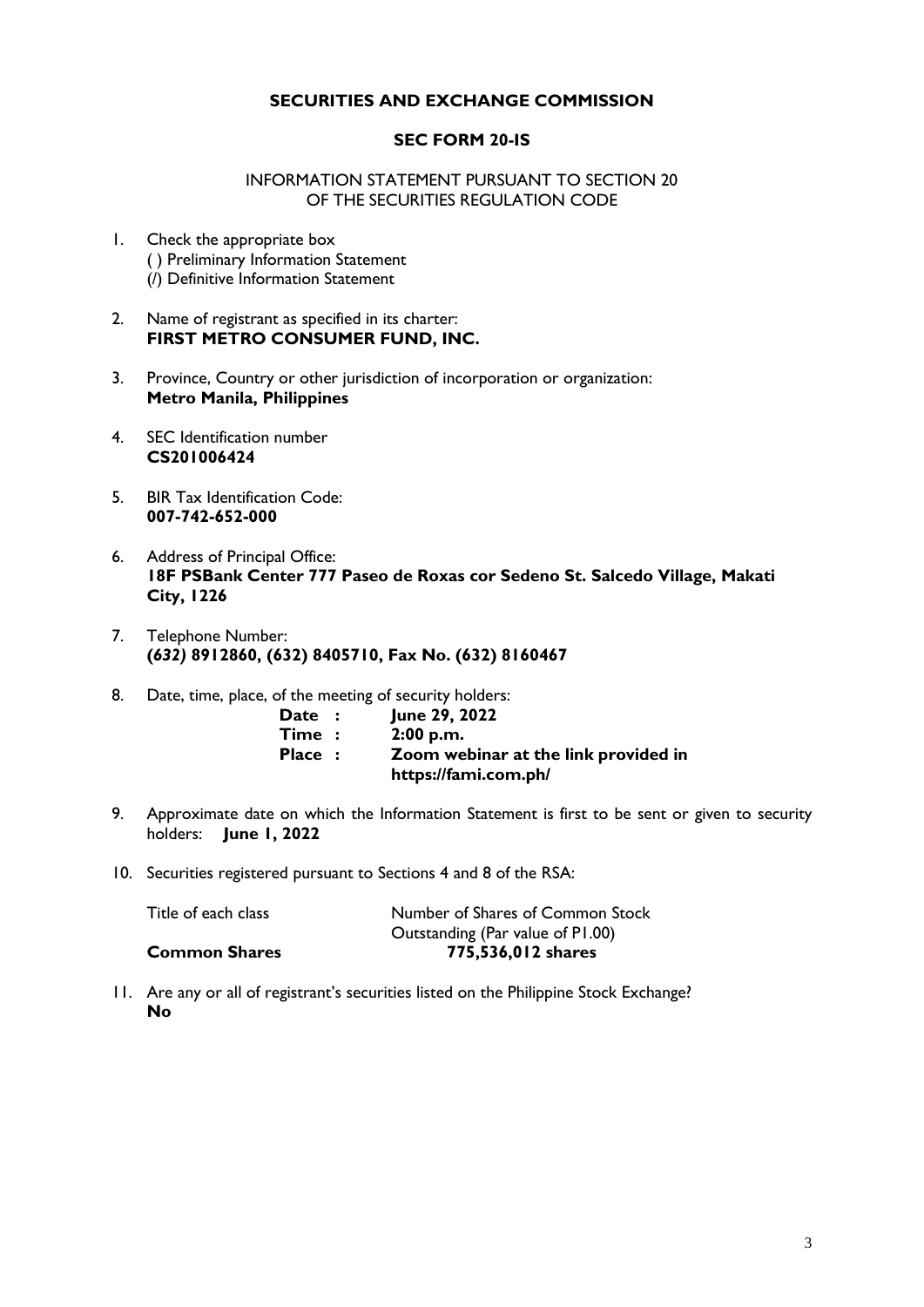# **PART I - INFORMATION STATEMENT**

# **A. GENERAL INFORMATION**

### **Item 1. Date, Time, and Place of Meeting of Security Holders**:

| Date | Wednesday, June 29, 2022 |
|------|--------------------------|
| Time | $02:00$ p.m.             |

Place : Zoom webinar at the link provided in https://fami.com.ph/

#### **Mailing Address of the Registrant**

18**th** Floor, PS Bank Center, 777 Paseo de Roxas, corner Sedeño St., Makati City

### **Approximate date on which the Information Statement is first to be sent or given to security holders:**

June 1, 2022

# **Item 2. Right of Appraisal:**

Any stockholder who dissents to the proposed amendment in Articles of Incorporation (see Item 17), which amendment pertains to the amendment of Article VII (b) to delete the phrase "Provided, however, that no such redemption may be made unless the remaining unimpaired capital of the Corporation shall be at least 50% of its outstanding liabilities to the creditors of the Corporation" to comply with Rule 10.1 of the ICA-IRR, shall be entitled to exercise his right of appraisal in accordance with Section 81 of the Revised Corporation Code.

#### **Item 3. Interest of Certain Persons in or Opposition to Matters to be Acted Upon:**

- a. No current director or officer of the Fund, or nominee for election as directors of the Fund nor any associate thereof, has any substantial interest, direct or indirect, by security holdings or otherwise, in any matter to be acted upon other than election to office.
- b. No director has informed the registrant, in writing or otherwise, that he intends to oppose any action to be taken by the registrant at the Meeting.

# **B. CONTROL AND COMPENSATION INFORMATION**

#### **Item 4. Voting Securities and Principal Holders Thereof:**

#### **a. Class of Voting Shares :**

| <b>Class of Voting Securities</b> | <b>Total Outstanding Shares</b> | <b>Votes Entitlement</b> |
|-----------------------------------|---------------------------------|--------------------------|
| <b>Common Shares</b>              | 775,536,012                     | One (1) vote per share   |

### **b. Record Date**

Stockholders of record as of May 18, 2022 are entitled to notice and to vote in the Annual Stockholders Meeting.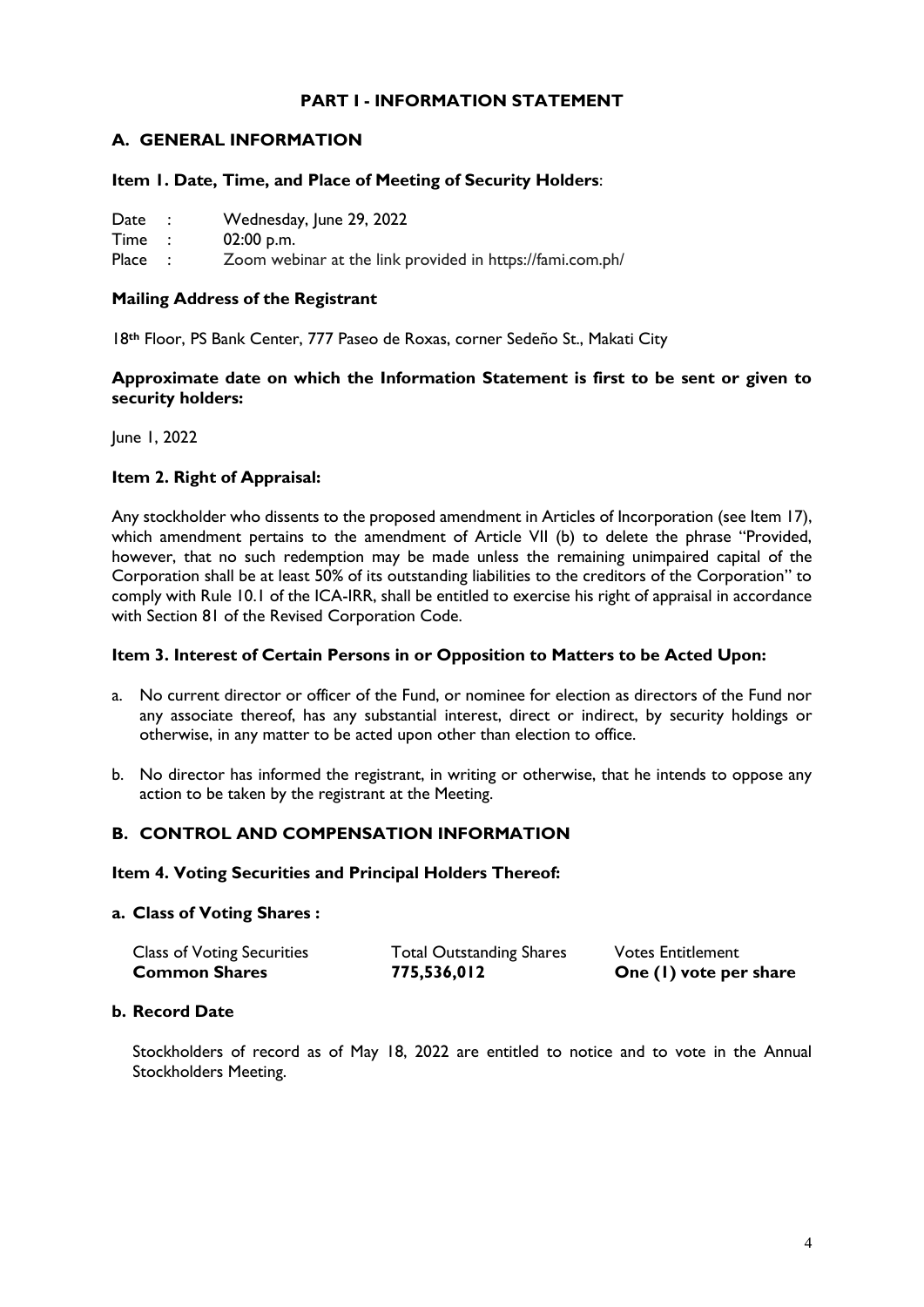# c. **Manner of Voting**

A shareholder may vote in person or by proxy. Article III, Section 7 of the Amended By-Laws of the Corporation provides that any shareholder entitled to vote at shareholders' meetings may be represented and vote thereat by proxy appointed in an instrument in writing, subscribed by such shareholder or by his duly authorized attorney-in-fact, and delivered to the Secretary at least five (5) business days or such other period as may be determined by the Board of Directors. Proxies shall be properly signed, but they shall require no other attestation.

In the election of Directors, shareholders shall be entitled to vote, in person or by proxy, the number of shares owned by him for as many persons as there are Directors to be elected and for whose election he has a right to vote, or to cumulate his votes by giving one candidate as many votes as the number of such Directors multiplied by the number of his shares shall equal, or by distributing such votes on the same principle among any number of candidates.

# d. **Security Ownership of Certain Record and Beneficial Owners and Management:**

The following stockholder owns more than 5% of the common voting securities as of March 31,  $2022:$ 

| <b>Title</b><br><b>Class</b> | <b>Name and Address</b><br>of Owner                                                                                  | Name of<br><b>Beneficial</b><br>Owner | <b>Citizenship</b> | No. of<br><b>Shares</b><br><b>Held</b> | <b>Percent to</b><br>Outstanding<br><b>Shares</b> |
|------------------------------|----------------------------------------------------------------------------------------------------------------------|---------------------------------------|--------------------|----------------------------------------|---------------------------------------------------|
| Common<br><b>Shares</b>      | Board of Trustees of<br><b>PERAA</b><br>16/F<br>Multinationalbancorpo-<br>ration Ctr, Aayala<br>Ave., Salcedo Vilage | Same                                  | Filipino           | 115,300,358                            | 17.52%                                            |
| Common<br><b>Shares</b>      | <b>Account Number</b><br>$26830$ $\frac{1}{2}$ Taysan<br>Street, Ayala Alabang<br>Village, Muntinlupa<br>City        | Same                                  | Filipino           | 69,310,027                             | 10.53%                                            |

1/ Board of Trustees of PERAA is the registered owner of the shares in the books of the Company. The Board of Directors of Board of Trustees of PERAA has the right to appoint actual person or persons acting individually or jointly to direct the voting or disposition of the shares held by the corporation. The person who will exercise the voting powers over the shares of Board of Trustees of PERAA is Ms. Bernadette Nepomuceno or any officers appointed by the Board.

 $2/$  Account Number 26830 is the owner and will vote over his/her shares. The respective registered owner(s) of the shares above has/have the right to appoint actual person or persons acting individually or jointly to direct the voting or disposition of the shares.

# **Security Ownership of Directors/Management:**

Following are the securities owned by directors and officers of the Fund as of March 31, 2022:

| <b>Title of Class</b> | <b>Name of the Beneficial</b><br>Owner | <b>Amount and</b><br><b>Nature of</b><br>Ownership | <b>Citizenship</b> | <b>Percent to</b><br>Outstanding<br><b>Shares</b> |
|-----------------------|----------------------------------------|----------------------------------------------------|--------------------|---------------------------------------------------|
| <b>Common Shares</b>  | Eduardo S. Mendiola                    |                                                    | Filipino           | 0.00%                                             |
| <b>Common Shares</b>  | Robert T. Yu                           |                                                    | Filipino           | 0.00%                                             |
| <b>Common Shares</b>  | Rafael K. Eloriaga*                    |                                                    | Filipino           | 0.00%                                             |
| <b>Common Shares</b>  | Rhodora Angela F. Ferrer*              |                                                    | Filipino           | 0.00%                                             |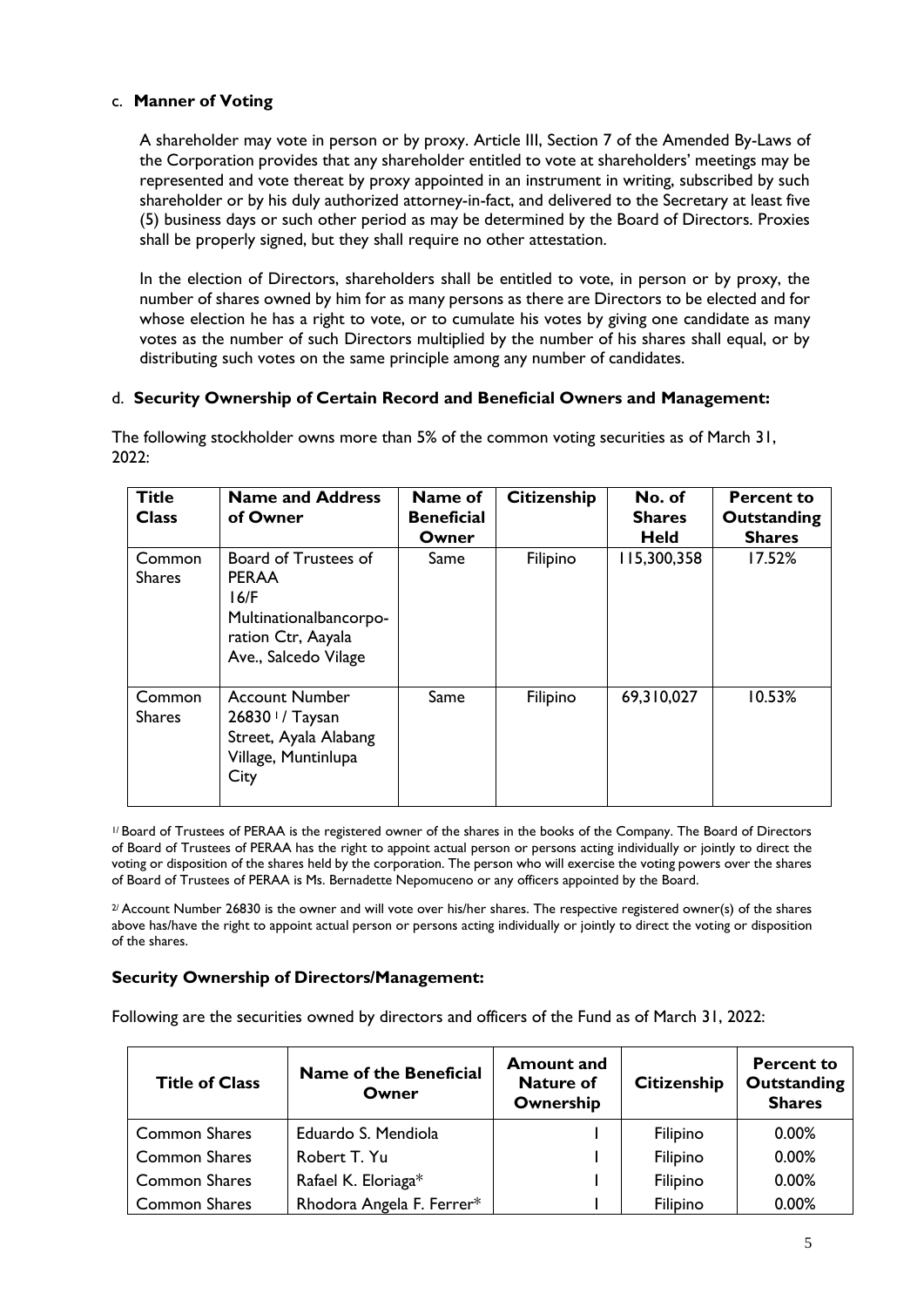| <b>Title of Class</b> | <b>Name of the Beneficial</b><br>Owner | <b>Amount and</b><br><b>Nature of</b><br>Ownership | <b>Citizenship</b> | <b>Percent to</b><br>Outstanding<br><b>Shares</b> |
|-----------------------|----------------------------------------|----------------------------------------------------|--------------------|---------------------------------------------------|
| <b>Common Shares</b>  | Michael G. Say                         |                                                    | Filipino           | 0.00%                                             |
| <b>Common Shares</b>  | <b>Maricel Madrid</b>                  |                                                    | Filipino           | 0.00%                                             |
| <b>Common Shares</b>  | Jonathan Tabac                         |                                                    | Filipino           | 0.00%                                             |
| <b>Common Shares</b>  | Atty. Nimfa B. Pastrana                | 1,351,107                                          | Filipino           | 0.21%                                             |

\*Independent Director

The Corporation knows of no other person holding more than 5% of common shares under a voting trust or similar agreement.

There is no arrangement that may result in a change in control of the registrant.

No change of control in the Corporation has occurred since the beginning of its last fiscal year.

# **Item 5. Directors and Executive Officers**

Incumbent Directors (5) - All directors are elected for a term of one year and until their successor shall have been elected or qualified. Below is a list of FMCF's incumbent directors with their corresponding business affiliations and other qualifications.

All other officers shall be elected/appointed by the Board of Directors. Vacancies occurring among such officers however arising shall be filled by the Board.

|  |  |  |  |  | The Board of Directors of the Fund as of May 5, 2022 are as follows: |
|--|--|--|--|--|----------------------------------------------------------------------|
|  |  |  |  |  |                                                                      |

| <b>Name</b>                       | <b>Experience</b>                                                                                                                                                                                                                                                                                                                                                                                                                                                                                                                                                                                                                                                                                                |
|-----------------------------------|------------------------------------------------------------------------------------------------------------------------------------------------------------------------------------------------------------------------------------------------------------------------------------------------------------------------------------------------------------------------------------------------------------------------------------------------------------------------------------------------------------------------------------------------------------------------------------------------------------------------------------------------------------------------------------------------------------------|
| Mr. Michael G. Say                | Mr. Michael G. Say, 60, Filipino. Mr. Say is a new nominee chairman.                                                                                                                                                                                                                                                                                                                                                                                                                                                                                                                                                                                                                                             |
| Chairman                          | He graduated from De La Salle University with a degree in<br>Management of Financial Institutions.                                                                                                                                                                                                                                                                                                                                                                                                                                                                                                                                                                                                               |
|                                   | He is currently Chairman of the following companies: Capitalwise<br>Groups Ltd., (2008 to present), Atlantic Archers Achiever<br>Corporation (2004 to present), Chef and Cooks Market Corporation<br>(2009 to present), and Crusade for Better Philippines Inc., Hiratsuka<br>Int'l Corp.                                                                                                                                                                                                                                                                                                                                                                                                                        |
|                                   | He was the former Chairman for the following companies: Poc and<br>Poc Corporation (2010 to 2016), Chic Uniform, Inc. (2002 to 2013)<br>and Tokagawa Global Corporation (2004 to 2013).                                                                                                                                                                                                                                                                                                                                                                                                                                                                                                                          |
| Mr. Robert T. Yu<br>President     | Mr. Robert T. Yu, 73 years old, Filipino, President. Mr. Yu has been<br>serving as a member of the Board of Director of First Metro<br>Consumer Fund, Inc. since June 2017. He was formerly the Vice<br>Chairman of First Metro Securities Brokerage Corporation. He was<br>also appointed as Director in 2011 after his stint as the company's<br>President in 2010. He concurrently serves as Adviser to the Board of<br>Charter Ping An Insurance Corporation and Executive Director of<br>PG Progress Marketing Corporation. He previously served at the<br>Senior Management level in various industrial corporations. Robert<br>Yu has a Bachelor's degree in Commerce from the University of the<br>East. |
| Ms. Karen Liza M. Roa<br>Director | Ms. Karen Liza M. Roa, 53, Filipino. Ms. Roa is a new nominee<br>director. She has over 25 years of expertise in the field of finance with                                                                                                                                                                                                                                                                                                                                                                                                                                                                                                                                                                       |
|                                   | a career that spans both domestic and international banking                                                                                                                                                                                                                                                                                                                                                                                                                                                                                                                                                                                                                                                      |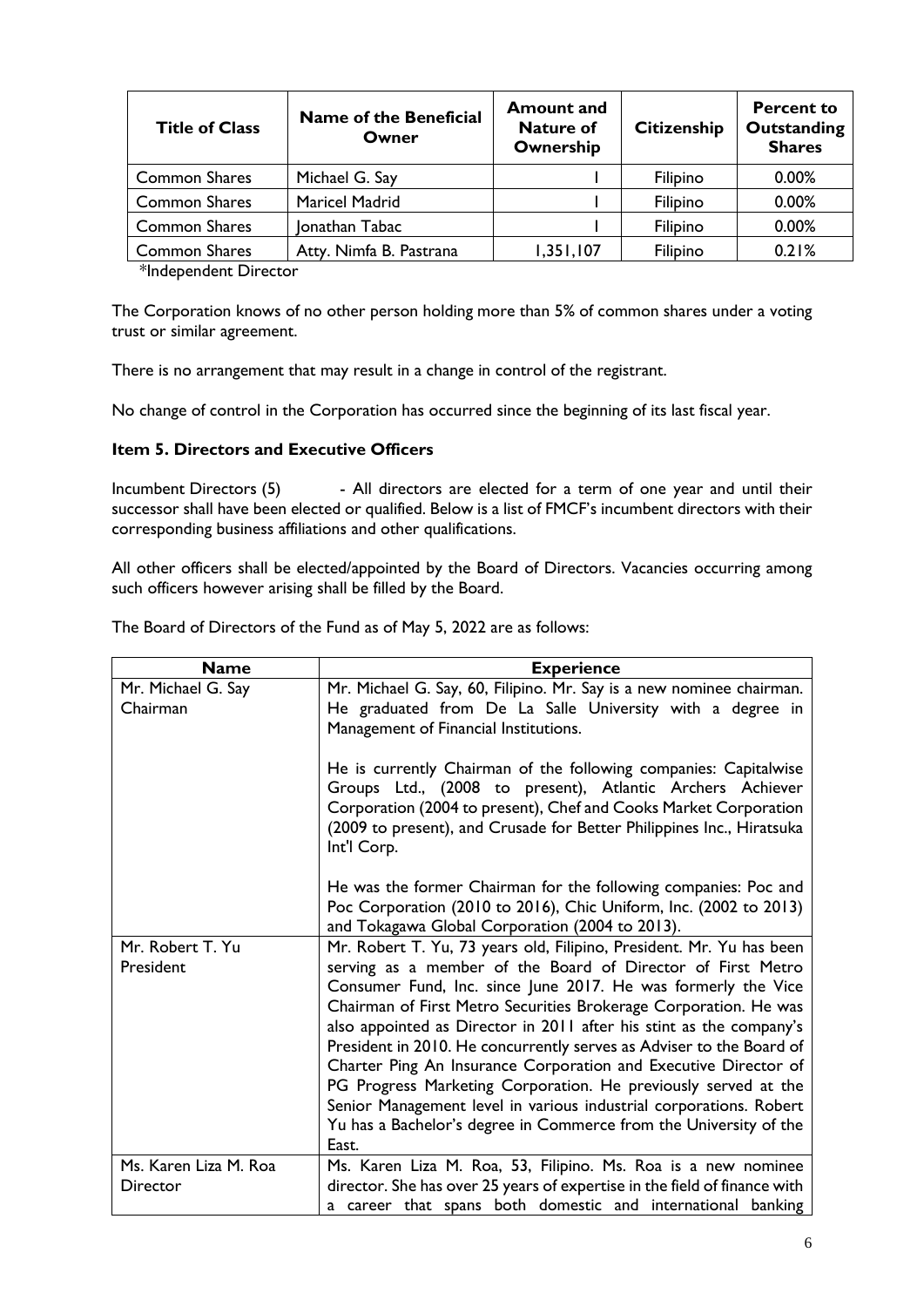|                                                    | operations, she has a wealth of experience that fuels her financial<br>skills. Has worked with some of the most renowned global companies<br>in banking and asset management, such as Chase Manhattan Bank,<br>SunGard Asia Pacific, trust banking groups of Philam Bank, and<br>Citibank NA. She also served as President and CEO of Philam Asset<br>Management, Inc. (PAMI). She was also a lecturer at the country's top<br>universities, Ateneo de Manila and UP, teaching business courses on<br>strategy, investment management, and financial services. She is<br>currently the President and CEO of First Metro Asset Management,<br>Inc. (FAMI).                                                                                                                                                                                                                                                                                                  |
|----------------------------------------------------|------------------------------------------------------------------------------------------------------------------------------------------------------------------------------------------------------------------------------------------------------------------------------------------------------------------------------------------------------------------------------------------------------------------------------------------------------------------------------------------------------------------------------------------------------------------------------------------------------------------------------------------------------------------------------------------------------------------------------------------------------------------------------------------------------------------------------------------------------------------------------------------------------------------------------------------------------------|
| Rhodora Angela F. Ferrer<br>Independent Director   | Ms. Rhodora Angela F. Ferrer, 52, Filipino, term of office is one year.<br>Ms. Ferrer is an Independent Director of First Metro Save and Learn<br>Dollar Bond Fund, Inc. (since 2014), First Metro Consumer Fund, Inc.<br>(since 2019), and First Metro Save and Learn Balanced Fund, Inc.<br>(since 2016).                                                                                                                                                                                                                                                                                                                                                                                                                                                                                                                                                                                                                                                |
|                                                    | Ms. Ferrer is currently the Executive Director of the Private<br>Education Assistance Committee (PEAC), the Trustee of the Fund for<br>Assistance to Private Education (FAPE). PEAC co-implements with<br>the Department of Education, the JHS Education Service Contracting<br>Program and the SHS Voucher Program with over 2 million grantees<br>in the country.                                                                                                                                                                                                                                                                                                                                                                                                                                                                                                                                                                                        |
|                                                    | Ms. Ferrer served as Executive Director for Catholic Educational<br>Association of the Philippines (from 2010 to 2014); Asst. Professor,<br>Education Department and Natural Science Department, St.<br>Scholastica's College (since 2007); Trainer for Teacher-Training<br>Programs, Foundation for Upgrading the Standards of Education<br>(FUSE), since 2004. She also served as Chairperson of the Training<br>Committee, Foundation for Upgrading the Standards of Education,<br>Inc. (FUSE) (2009 to 2010); Associate Professor, College of Education<br>at the University of the East (2009 to 2012).                                                                                                                                                                                                                                                                                                                                               |
|                                                    | Ms. Ferrer finished her BS degree in Physics for Teachers (Cum<br>Laude) at the Philippine Normal University and took up Masters in<br>Education, Major in Physics at De La Salle University. She is currently<br>pursuing her Ph.D. in Educational Leadership and Management<br>(Executive Program) at De La Salle University.<br>Ms. Ferrer finished Executive Courses in the areas of public policy<br>and private sector development at the Lee Kuan Yew School of Public<br>Policy of the National University of Singapore.                                                                                                                                                                                                                                                                                                                                                                                                                           |
| Fr. Rafael K. Eloriaga, CM<br>Independent Director | Fr. Rafael K. Eloriaga, 58 years old, Filipino. Fr. Eloriaga is also the<br>Independent Director for First Metro Save and Learn Fixed Income<br>Fund, Inc., First Metro Save and Learn Equity Fund, Inc., First Metro<br>Save and Learn Money Market Fund, Inc., First Metro Philippine Equity<br>Exchange Traded Fund, Inc. and First Metro Consumer Fund on MSCI<br>Phils., IMI Inc.Fr. Eloriaga is currently the Vice-President for Finance<br>of Adamson University (2016-present), a member of the Finance<br>Committee, General Curia under the Congregation of the Mission<br>(2013 to present) and joined as member of the Board of Trustees of<br>the Universidad de Sta Isabel, Naga City (2016 to present). He was<br>formerly the Cebu Business Center Head for Central and Eastern<br>Visayas Senior Manager of BPI Family from 2005-2006 and the<br>Provincial Econome, Philippine Province- Congregation of the Mission<br>$(2012 - 2016).$ |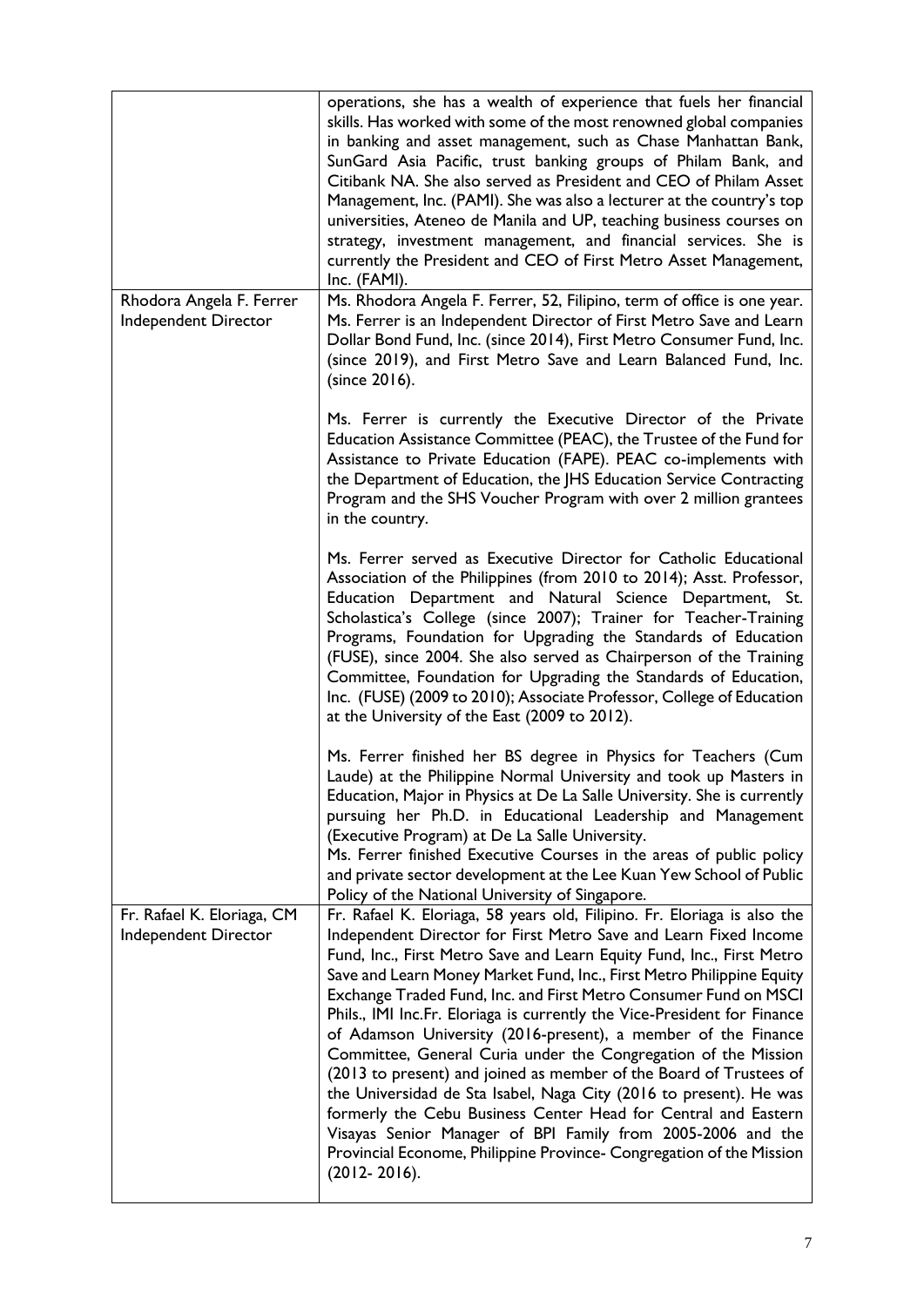| Fr. Eloriaga took up his AB Philosophy and Letters at Dela Salle    |
|---------------------------------------------------------------------|
| University in 1983 and his BS Accountancy at Fr. Saturnino Urios    |
| University in 1994. He finished the Curriculum of Ordained Ministry |
| and Masters in Pastoral Theology at St. Vincent School of Theology. |

The two (2) independent directors, namely, Rhodora Angela F. Ferrer and Fr. Rafael K. Eloriga, CM, have always possessed the qualifications and none of the disqualifications of an independent director.

# **Executive Officers**

| <b>Name</b>                                           | <b>Experience</b>                                                                                                                                                                                                                                                                                                                                                                                                                                                                                                                                                                                                                                                                                                                                                                                                                                                                                                                                                             |  |  |  |
|-------------------------------------------------------|-------------------------------------------------------------------------------------------------------------------------------------------------------------------------------------------------------------------------------------------------------------------------------------------------------------------------------------------------------------------------------------------------------------------------------------------------------------------------------------------------------------------------------------------------------------------------------------------------------------------------------------------------------------------------------------------------------------------------------------------------------------------------------------------------------------------------------------------------------------------------------------------------------------------------------------------------------------------------------|--|--|--|
| Ms. Maricel L. Madrid                                 | Ms. Maricel L. Madrid, 43 years old, Filipino. She is a Senior Vice                                                                                                                                                                                                                                                                                                                                                                                                                                                                                                                                                                                                                                                                                                                                                                                                                                                                                                           |  |  |  |
| <b>Treasurer</b>                                      | President of First Metro Investment Corporation and currently heads                                                                                                                                                                                                                                                                                                                                                                                                                                                                                                                                                                                                                                                                                                                                                                                                                                                                                                           |  |  |  |
|                                                       | the company's Controllership Group. She also holds presidency and                                                                                                                                                                                                                                                                                                                                                                                                                                                                                                                                                                                                                                                                                                                                                                                                                                                                                                             |  |  |  |
|                                                       | directorship with SBC Properties, Inc., Prima Ventures Development                                                                                                                                                                                                                                                                                                                                                                                                                                                                                                                                                                                                                                                                                                                                                                                                                                                                                                            |  |  |  |
|                                                       | Corporation and FMIC Equities, Inc. Ms. Madrid also serves as the                                                                                                                                                                                                                                                                                                                                                                                                                                                                                                                                                                                                                                                                                                                                                                                                                                                                                                             |  |  |  |
|                                                       | Treasurer of- First Metro Securities Brokerage Corporation, First                                                                                                                                                                                                                                                                                                                                                                                                                                                                                                                                                                                                                                                                                                                                                                                                                                                                                                             |  |  |  |
|                                                       | Metro Asset Management, Inc., First Metro Save Learn Equity Fund,                                                                                                                                                                                                                                                                                                                                                                                                                                                                                                                                                                                                                                                                                                                                                                                                                                                                                                             |  |  |  |
|                                                       | Inc., First Metro Save and Learn Balanced Fund, Inc., First Metro Save<br>and Learn Fixed Income Fund, Inc., First Metro Save Learn Dollar                                                                                                                                                                                                                                                                                                                                                                                                                                                                                                                                                                                                                                                                                                                                                                                                                                    |  |  |  |
|                                                       | Bond Fund, Inc., First Metro Asia Focus Equity Fund, Inc., First Metro                                                                                                                                                                                                                                                                                                                                                                                                                                                                                                                                                                                                                                                                                                                                                                                                                                                                                                        |  |  |  |
|                                                       | Save and Learn Money Market Fund, Inc., First Metro Save and Learn                                                                                                                                                                                                                                                                                                                                                                                                                                                                                                                                                                                                                                                                                                                                                                                                                                                                                                            |  |  |  |
|                                                       | FOCCUS Dynamic Fund, Inc., First Metro Philippine Equity Exchange                                                                                                                                                                                                                                                                                                                                                                                                                                                                                                                                                                                                                                                                                                                                                                                                                                                                                                             |  |  |  |
|                                                       | Traded Fund, Inc., First Metro Consumer Funds on MSCI Philippines                                                                                                                                                                                                                                                                                                                                                                                                                                                                                                                                                                                                                                                                                                                                                                                                                                                                                                             |  |  |  |
|                                                       | IMI, Inc. and First Metro Save & Learn Philippine Index Fund, Inc.                                                                                                                                                                                                                                                                                                                                                                                                                                                                                                                                                                                                                                                                                                                                                                                                                                                                                                            |  |  |  |
|                                                       | She has more than 20 years of solid experience in the banking industry<br>in the areas of audit, risk management, controllership and finance. She                                                                                                                                                                                                                                                                                                                                                                                                                                                                                                                                                                                                                                                                                                                                                                                                                             |  |  |  |
|                                                       | was the Controller during her six years stint with a local bank and                                                                                                                                                                                                                                                                                                                                                                                                                                                                                                                                                                                                                                                                                                                                                                                                                                                                                                           |  |  |  |
|                                                       | served as a director and a member of the audit committee for one of                                                                                                                                                                                                                                                                                                                                                                                                                                                                                                                                                                                                                                                                                                                                                                                                                                                                                                           |  |  |  |
|                                                       | the subsidiaries of the said banking group. She started her career as                                                                                                                                                                                                                                                                                                                                                                                                                                                                                                                                                                                                                                                                                                                                                                                                                                                                                                         |  |  |  |
|                                                       | an external auditor with one of the top auditing firms in the country.                                                                                                                                                                                                                                                                                                                                                                                                                                                                                                                                                                                                                                                                                                                                                                                                                                                                                                        |  |  |  |
|                                                       | Ms. Madrid is a Certified Public Accountant and graduated cum laude<br>with a degree of Bachelor of Science in Accountancy from the<br>University of Santo Tomas.                                                                                                                                                                                                                                                                                                                                                                                                                                                                                                                                                                                                                                                                                                                                                                                                             |  |  |  |
|                                                       |                                                                                                                                                                                                                                                                                                                                                                                                                                                                                                                                                                                                                                                                                                                                                                                                                                                                                                                                                                               |  |  |  |
| Atty. Nimfa B. Pastrana<br><b>Corporate Secretary</b> | Atty. Nimfa B. Pastrana, 60 years old, Filipino. She is First Vice<br>President and Asst. Corporate Secretary of First Metro Investment<br>Corporation. She is also the Corporate Secretary of First Metro Save<br>and Learn Balanced Fund, Inc., First Metro Save & Learn Fixed-Income<br>Fund, Inc., First Metro Save and Learn Equity Fund, Inc. (from May<br>2005 to present), First Metro Save and Learn Dollar Bond Fund, Inc.<br>(from 2008 to present), First Metro Asia Focus Equity Fund, Inc. (from<br>2010 to present), First Metro Consumer Fund, Inc., First Metro Save<br>and Learn Money Market Fund, Inc., First Metro Save and Learn<br>SALFOCCUS Dynamic Fund, Inc., First Metro Securities Brokerage<br>Corporation, First Metro Asset Management, Inc., PBC Capital<br>Investment Corporation, Prima Ventures Development Corporation,<br>Resiliency (SPC), Inc., SBC Properties, Inc., FMIC Equities, Inc., and<br>First Metro Insurance Brokers, Corp. |  |  |  |
|                                                       | She graduated from the University of the Philippines with a degree<br>A.B. Philosophy and from San Beda College with a Bachelor of Laws<br>degree.                                                                                                                                                                                                                                                                                                                                                                                                                                                                                                                                                                                                                                                                                                                                                                                                                            |  |  |  |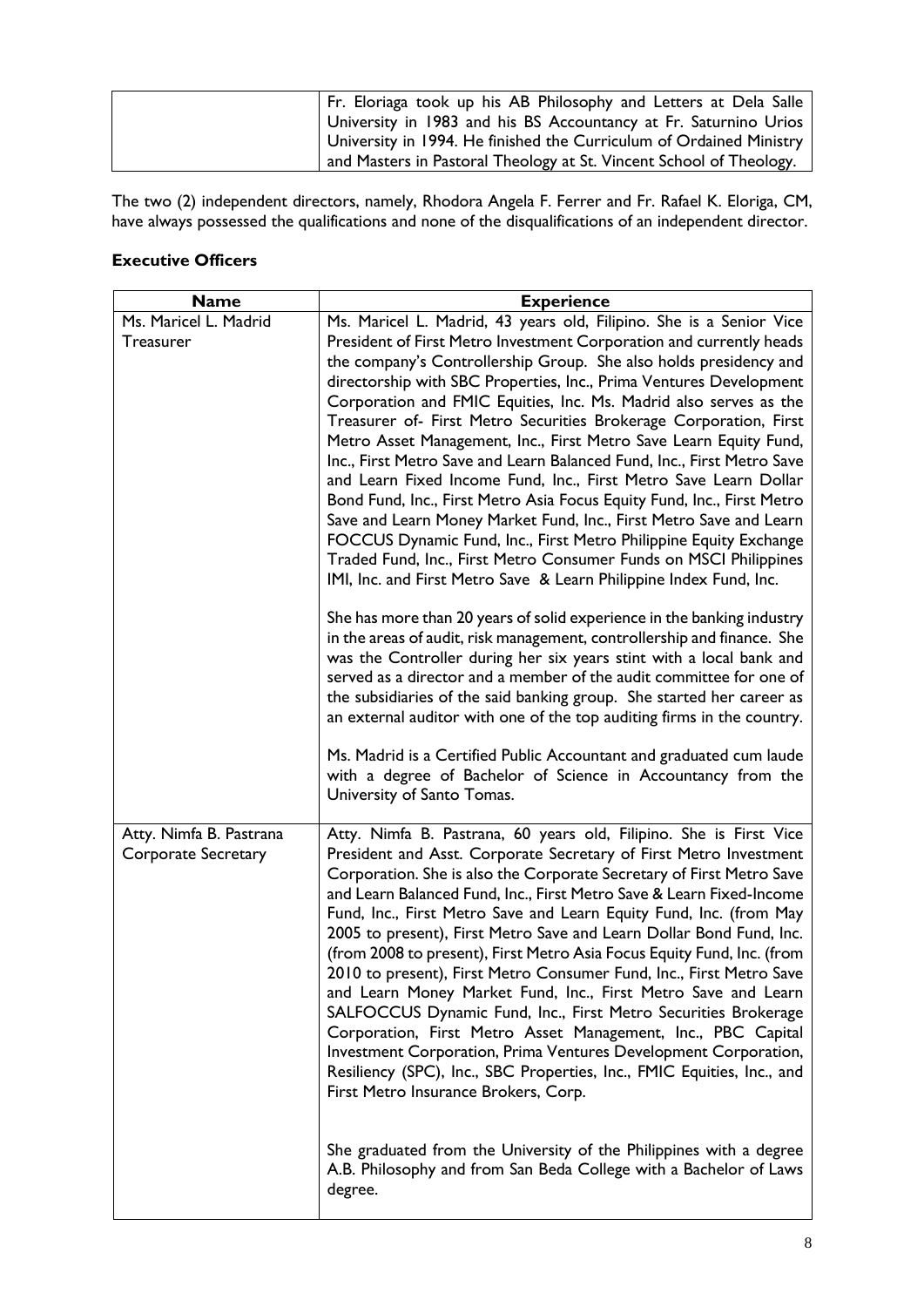|                                             | She joined First Metro Investment Corporation in February 2002.                                                                                                                                                                                                                                                                                                                                                                                                                                                                                                                                                                                                                                                                                                                                                                                                                                                                                                                                                                                                                                     |
|---------------------------------------------|-----------------------------------------------------------------------------------------------------------------------------------------------------------------------------------------------------------------------------------------------------------------------------------------------------------------------------------------------------------------------------------------------------------------------------------------------------------------------------------------------------------------------------------------------------------------------------------------------------------------------------------------------------------------------------------------------------------------------------------------------------------------------------------------------------------------------------------------------------------------------------------------------------------------------------------------------------------------------------------------------------------------------------------------------------------------------------------------------------|
| Mr. Jonathan T. Tabac<br>Compliance Officer | Mr. Jonathan T. Tabac, 65 years old, Filipino. Term of office is one<br>year. He is also the Compliance Officer of First Metro Securities<br>Brokerage Corporation, First Metro Save & Learn Fixed-Income<br>Fund, Inc., First Metro Save and Learn Equity Fund, Inc., First Metro<br>Save and Learn Balanced Fund, Inc., First Metro Save and Learn Dollar<br>Bond Fund, Inc., First Metro Asia Focus Equity Fund, Inc., First Metro<br>Philippine Equity Exchange Traded Fund, Inc., and First Metro Asset<br>Management, Inc. (from May 2005 to present) and First Metro Save<br>and Learn Philippine Index Fund, Inc., First Metro Save and Learn<br>Money Market Fund, Inc. and First Metro Save and Learn FOCCUS<br>Dynamic Fund, Inc. He served as AVP & Compliance Officer of<br>Citystate Savings Bank (2002-2003), Vice President of Maybank<br>Philippines (formerly PNB Republic Planters Bank)-1997-2001 and<br>Chairman of the Board of RPB Provident Fund, Inc. (1997-2001). Mr.<br>Tabac finished BSC-Accounting from University of Baguio. He is a<br>Certified Public Accountant. |

# **Significant Employees**

No person who is not an executive officer is expected by the Corporation to make significant contribution to its business.

#### **Nominee Directors**

The following have been nominated for election as member of the Board of Directors during annual Stockholders Meeting on June 29, 2022:

Mr. Michael G. Say Mr. Robert T. Yu Ms. Karen Liza M. Roa Mr. Rhodora Angela F. Ferrer \* Fr. Rafael K. Eloriaga, CM\* \*Independent Directors

#### **Independent Directors**

In accordance with Securities Regulations Code, FMCF has formulated its rules relative to the election of independent directors, as follows:

The Nomination Committee shall have at least three (3) members, one of whom is an independent director, and it shall promulgate the guidelines and criteria to govern the conduct of the nomination. The nomination of independent director/s shall be conducted by the Committee prior to a stockholder's meeting. All recommendations shall be signed by the nominating stockholders together with the acceptance and conformity by the would-be nominees.

After the nomination, the Committee shall prepare a Final List of Candidates which shall contain all the information about all the nominees for independent directors, as required under SRC IRR Rule 38. Only nominees whose names appear on the Final List of Candidates shall be eligible for election as Independent Director/s. No other nomination shall be entertained after the Final List of Candidates shall have been prepared and no further nomination shall be entertained or allowed on the floor during the stockholders'/membership meeting.

Ms. Rhodora Angela F. Ferrer and Fr. Rafael K. Eloriaga, CM are nominees for independent directors of First Metro Consumer Fund, Inc. and they were recommended to the Nominations Committee for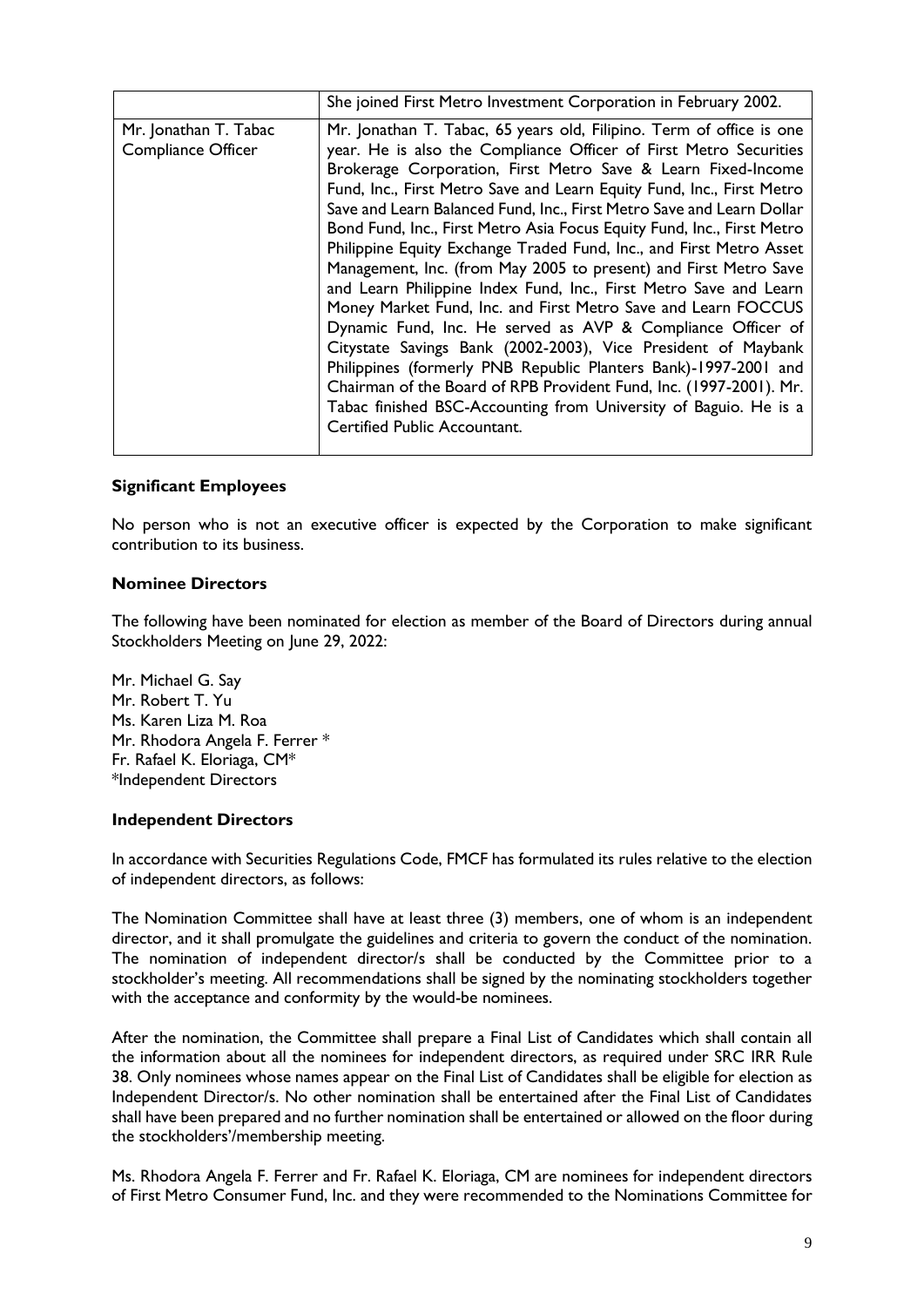election as independent directors by *Atty. Melissa B. Reyes*, stockholder, in accordance with the foregoing rules. *Atty. Reyes* has no relations with any nominees.

- **Rhodora Angela F. Ferrer, 52, Filipino.** Independent Director. Term of office is one year. Ms. Ferrer served as Executive Director for Catholic Educational Association of the Philippines (from 2010 to 2014); Asst. Professor, Education Department and Natural Science Department, St. Scholastica's College (since 2007); Trainer for Teacher-Training Programs, Foundation for Upgrading the Standards of Education (FUSE), since 2004. She also served as Chairperson of the Training Committee, Foundation for Upgrading the Standards of Education, Inc. (FUSE) (2009 to 2010); Associate Professor, College of Education at the University of the East (2009 to 2012); Chairperson, Natural Science Department, St. Scholastica's College, Dean of Student Affairs, St. Scholastica's College (2004 to 2007). Ms. Ferrer is also an Independent Director of First Metro Save and Learn Dollar Bond Fund, Inc. since 2014 and of First Metro Save and Learn Balanced Fund, Inc. since 2016.
- **Fr. Rafael K. Eloriaga, CM, 56, Filipino.** Independent Director. Fr. Eloriaga is also the Independent Director for First Metro Save and Learn Fixed Income Fund, Inc., First Metro Save and Learn Equity Fund, Inc., First Metro Save and Learn Money Market Fund, Inc., First Metro Philippine Equity Exchange Traded Fund, Inc. and First Metro Consumer Fund on MSCI Phils., IMI Inc.Fr. Eloriaga is currently the Vice-President for Finance of Adamson University (2016-present), a member of the Finance Committee, General Curia under the Congregation of the Mission (2013 to present) and joined as member of the Board of Trustees of the Universidad de Sta Isabel, Naga City (2016 to present). He was formerly the Cebu Business Center Head for Central and Eastern Visayas Senior Manager of BPI Family from 2005-2006 and the Provincial Econome, Philippine Province- Congregation of the Mission (2012- 2016).

The current members of the Nomination Committee are, Mr. Eduardo Mendiola and Fr. Rafael Eloriga. Mr. Mendiola is the Chairman of the Committee.

#### **Legal Proceedings**

The Fund is not aware of any event that occurred during the year that is material to an evaluation of the ability or integrity of any of its directors, any nominees for election as directors or executive officers for the past five (5) years.

The Fund has no pending material legal proceedings to which the registrant or any of its common affiliates is a party. No member of the Board of Directors is:

- involved in any legal proceeding the past five (5) years that are material to an evaluation of the ability or integrity of any director, any nominee for election as director, executive officer, underwriter, or control person of the Registrant;
- involved in any bankruptcy petition filed by or against any business of which such person was a general partner or executive officer either at the time of the bankruptcy or within two (2) years prior to that time;
- involved in or convicted by final judgment in any criminal proceeding, domestic or foreign, or subject to a pending criminal proceeding, foreign or domestic, excluding traffic violations and other minor offenses;
- subject to any order, judgment, or decree not subsequently reversed, suspended or vacated, of any court of competent jurisdiction, domestic or foreign, permanently or temporarily enjoining, barring, suspending, or otherwise limiting his involvement in any type of business, securities, commodities or banking activities; and
- found by a domestic or foreign court of competent jurisdiction( in a civil action), the SEC or comparable foreign body, or a domestic or foreign exchange or organized trading market or self-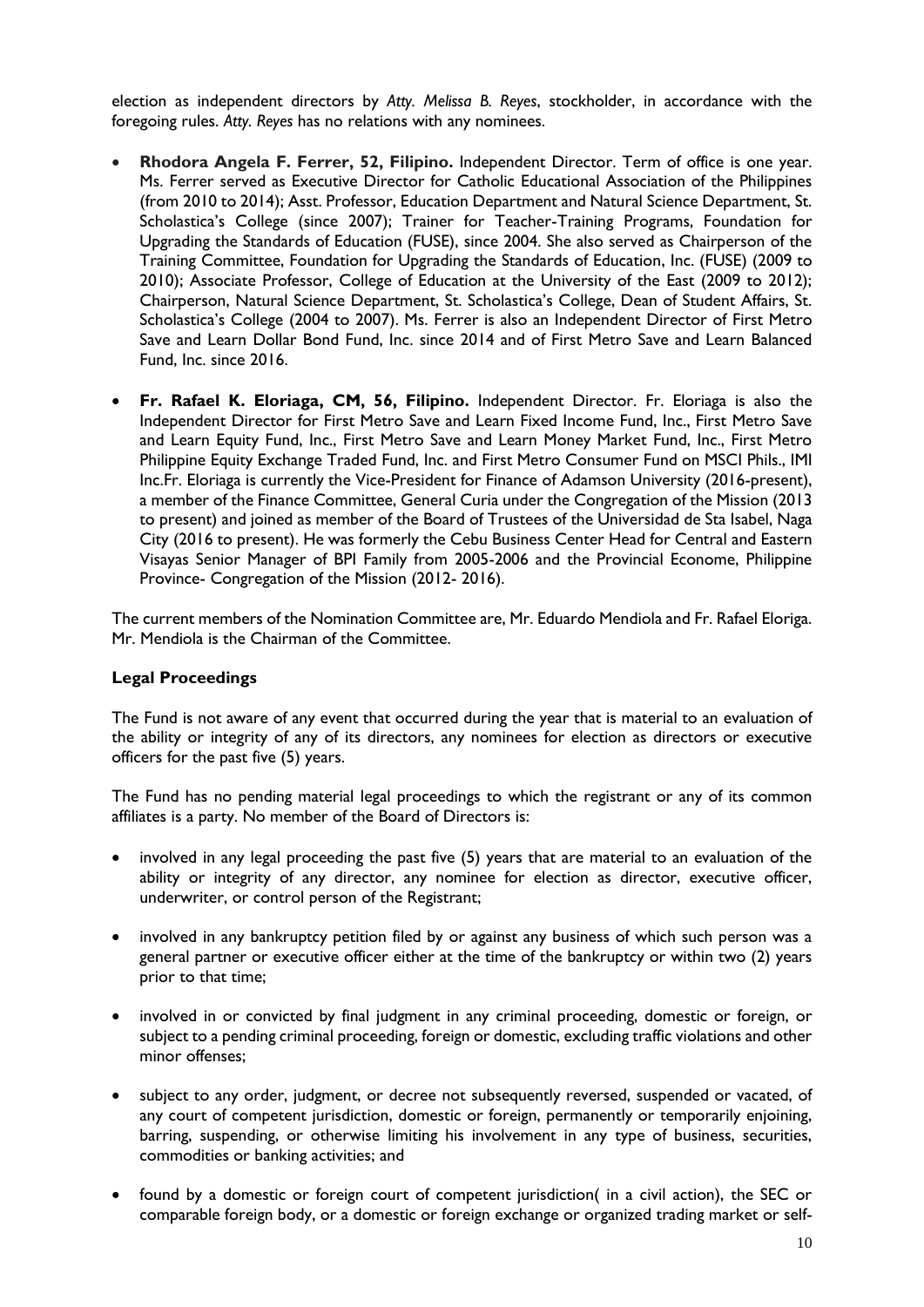regulatory organization, to have violated a securities or commodities law or regulation and the said judgment has not been reversed, suspended or vacated.

### **Family Relationships**

There are no family relationships among the directors and officers listed above up to the fourth civil degree either by consanguinity or affinity among directors, executive officers, or persons nominated or chosen by the registrant to become director or executive officers.

#### **Relationships and Related Transactions**

There had been no material transaction nor is there any material transaction currently proposed to which the Company was, or is a party, or in which any director or executive officer of the Company, had or is to have a direct or indirect material interest.

### **Item 6. Compensation of Executive Officers and Directors**

Per Diem payments to directors and officers for the year ended December 31, 2021, 2020, and 2019 are as follows:

|                           | 2022            | <b>2021</b> | 2020                  | 2019                 |
|---------------------------|-----------------|-------------|-----------------------|----------------------|
|                           | (Estimated)     |             |                       |                      |
| <b>Directors</b>          | <b>₽250.000</b> | P176,500    | P <sub>205</sub> ,000 | P205.000             |
| <b>Executive Officers</b> | 77,500          | 28,800      | 67,000                | 67,000               |
| Aggregate Annual Per Diem | ₽327,500        | $P$ 205,300 | P272,000              | P <sub>272,000</sub> |

Per diem of Directors, Corporate Secretary and Officers of the Fund amounting to P10,000, P3,000, P2,500, respectively, are given during their Annual Stockholders' and regular meeting.

There are no compensatory plans or arrangement with respect to any of its executive officers that can result to the resignation, retirement or any other termination of such executive officer's employment with the Fund; neither from a change in control of the registrant or a change in the named executive officer's responsibilities.

# **Item 7. Independent Public Accountants:**

SGV & Co. is the external auditor of First Metro Consumer Fund, Inc.. Representatives of SGV & Co. are expected to be present at the stockholders meeting on June 29, 2022. They will have the opportunity to make a statement if they desire to do so and they are expected to be available to respond to appropriate questions.

There are no disagreements with the auditors on any matter of accounting principles or practices, financial statement disclosures, auditing scope or procedures, which disagreements, if not resolved to their satisfaction, would have caused the auditors to make reference thereto in their respective reports on the financial statements for such years.

For the year 2022, FMCF will still be engaging the services of SGV.

In compliance with SRC Rule 68, par. 3 (b)(ix), the signing partner of the auditing firm is rotated every after five (5) years of engagement. Redgienald G. Radam, signed the independent auditors' report starting the year 2021 while Janet A. Paraiso, signed the independent auditors' report for the years 2020 and 2019. The reports of auditors on the financial statements of the company for the years ended December 31, 2021, 2020 and and 2019 contained unqualified opinions.

The fees paid for the professional services rendered by SGV & Company for the audit of our Financial Statements for the year 2021 is P35,000 while P35,001 for 2020. SGV & Co. conducted the audit in accordance with auditing standards generally accepted in the Philippines to obtain reasonable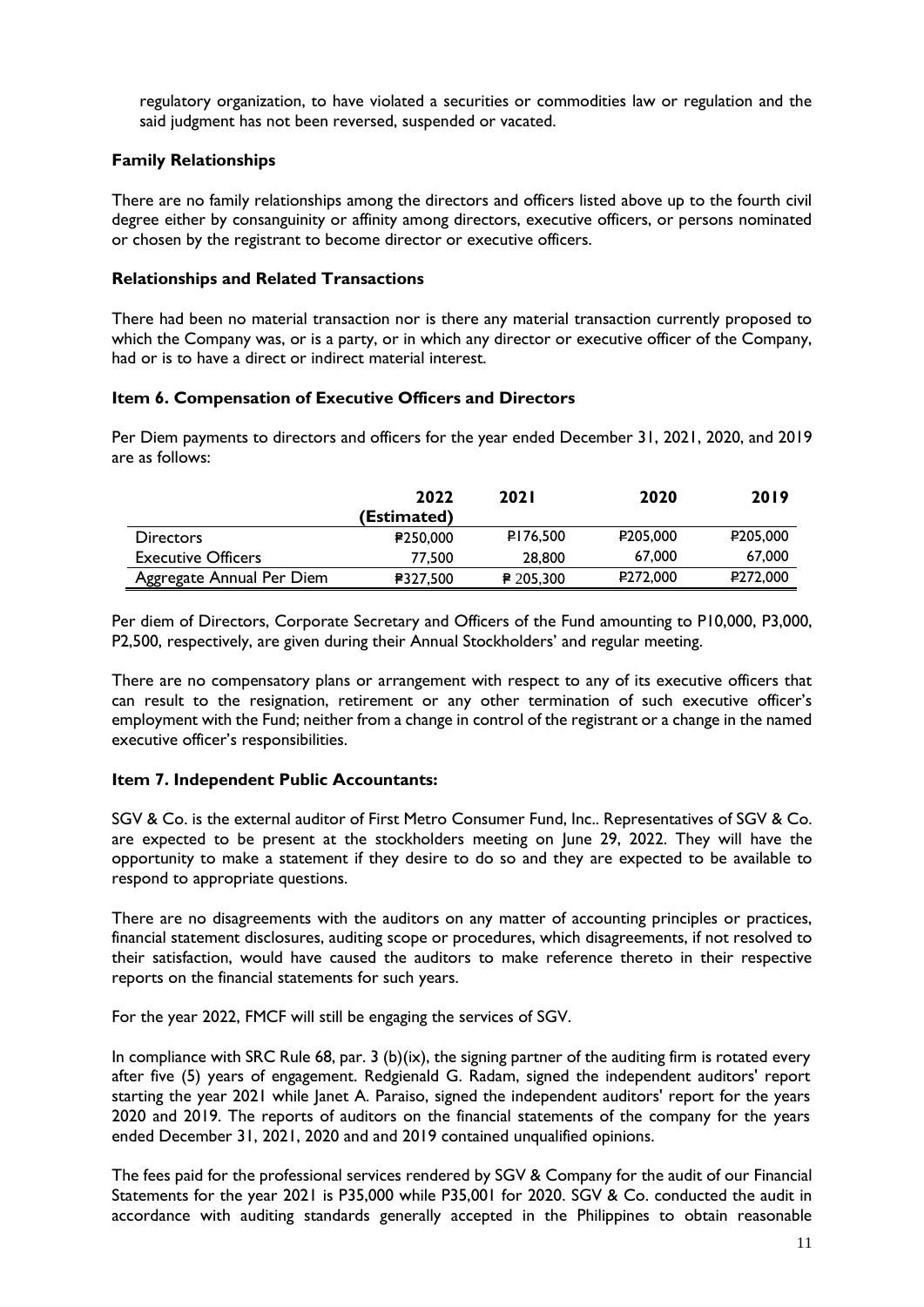assurance about whether the financial statements are free of material misstatements. Their audit also includes assessing the accounting principles used and significant estimates made by the management, as well as evaluating the overall financial statement presentation.

There are no tax fees paid for the last 2 years for professional services rendered by SGV & Co. for tax accounting compliance, advice, planning and any other form of tax service.

FMCF's Audit Committee is chaired by Fr. Rafael Eloriaga with Ms. Rhodora Ferrer and Mr. Robert Yu as members.

# **C. ISSUANCE AND EXCHANGE OF SECURITIES**

**Item 11. Authorization or Issuance of Securities Otherwise than for Exchange –** N/A

# **D. OTHER MATTERS**

### **Item 17. Amendment of Charters, By-Laws or Other Documents**

The Board of Directors during its special meeting on December 16, 2021 approved the amendment of the Articles of Incorporation to to comply with the provisions of the Revised Corporation Code (RCC), Securities Regulation Code (SRC), and Investment Company Act (ICA) and their implementing rules and regulations, as advised by the Securities and Exchange Commission.

- i.Amendment of the Primary Purpose to include the provisions under the ICA IRR and its amendments.
- ii.Amendment of the Secondary Purpose to delete the provisions not compliant or consistent with the ICA IRR.
- iii.Amendment of Article VII to delete the provision not consistent with Rule 10.4 of the ICA IRR.
- iv.Amendment of the By-Laws to align provisions with the Revised Corporation Code.

The proposed amendment is pursuant to the provisions of the Investment Company Act (ICA) and their implementing Rules and Regulations.

This matter will be submitted to the stockholders for approval.

The Board of Directors in the same meeting, approved the amendment of FMCF By-Laws to comply with the provisions of the Revised Corporation Code (RCC), Securities Regulation Code (SRC), and Investment Company Act (ICA) and their implementing rules and regulations, as advised by the Securities and Exchange Commission.

This matter will be submitted to the stockholders for information.

#### **Item 18. Other Proposed Items**

- 1. Approval of the minutes of the meeting of the stockholders held on June 16, 2021, with the following points:
	- a) Approval of the Minutes of the Annual Stockholders' Meeting held on September 16, 2020
	- b) Annual Report to the Stockholders
	- c) Ratification of all Acts and Resolutions of the Board of Directors, Management and All Committees for the fiscal year 2020, including the following:
		- i. Renewal of the Management Distribution Agreement
	- d) Amendment of the Articles of Incorporation to delete phrase in Article VII (b)
	- e) Election of the Members of the Board of Directors for the year 2021-2022
	- f) Appointment of External Auditor for the year 2021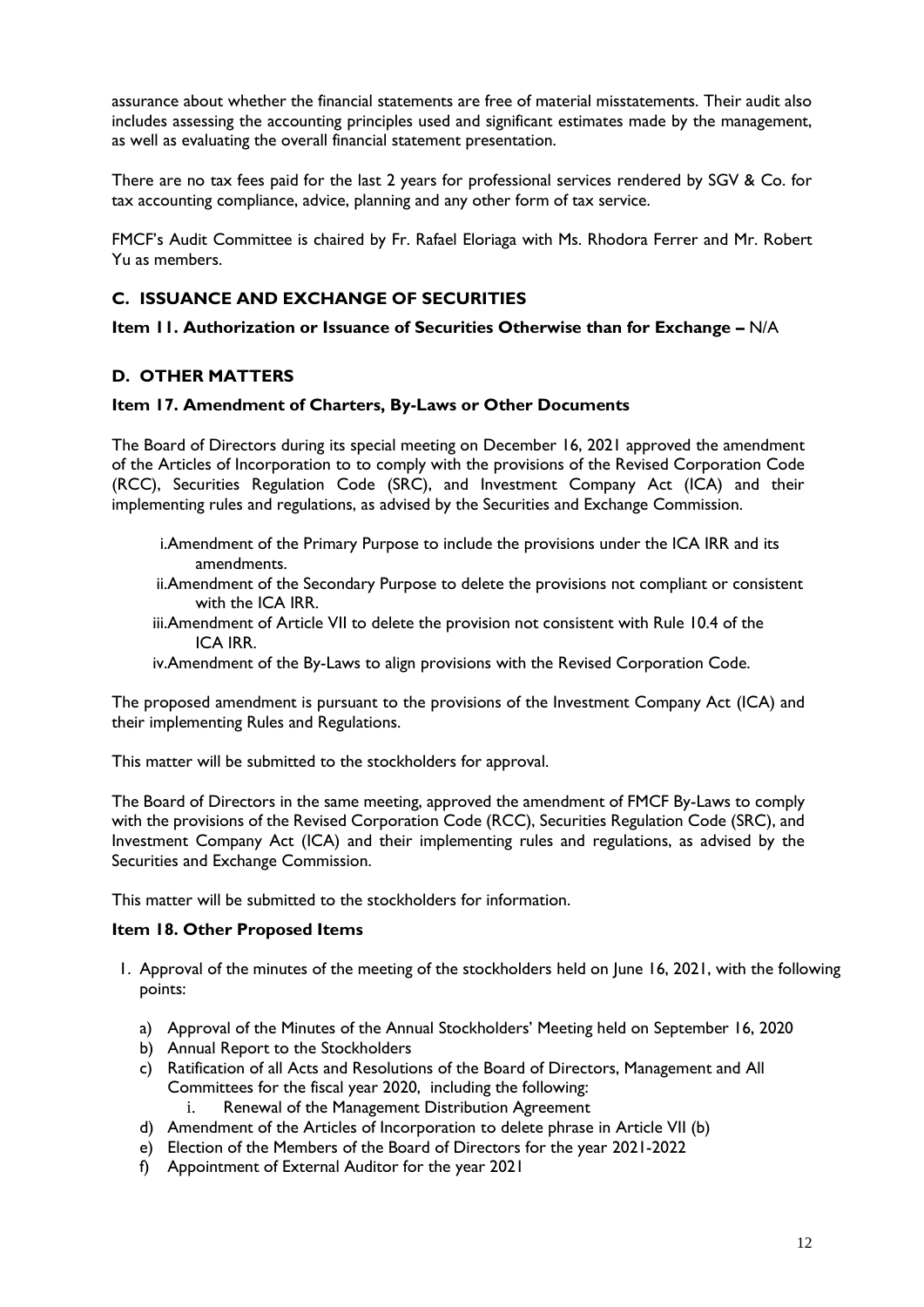- 2. Ratification of Corporate Acts
	- a) Ratification of the minutes of the board meeting and all acts and resolutions of the Board, including among others the following:
		- i. Renewal of the Management Distribution Agreement with FAMI
- 3. Amendment to the Articles of Incorporation and By-Laws as follows:
	- i.Amendment of the Primary Purpose to include the provisions under the ICA IRR and its amendments.
	- ii.Amendment of the Secondary Purpose to delete the provisions not compliant or consistent with the ICA IRR.
	- iii.Amendment of Article VII to delete the provision not consistent with Rule 10.4 of the ICA IRR.
	- iv.Amendment of the By-Laws to align provisions with the Revised Corporation Code.
- 4. Amendment of Registration Statement and Prospectus in order to reflect the Increase of Authorized Capital Stock and revision of Sales Load The application for the increase of authorized capital stock has been approved by the Commission last January 10, 2022. The Fund will amend its registration statement and prospectus to reflect the
	- approved authorized capital stock and provide the breakdown of sales load.
- 5. Election of the Members of the Board of Directors for the year 2022-2023 Please refer to the list of nominees under Item 5 – "Directors and Executive Officers – Nominee Directors" for the details.
- 6. Appointment of Sycip Gorres Velayo & Co. (SGV) as External Auditors for the year 2022 Please refer to the write-up under Item 7 "Independent Public Accountants" for the details.

### **Item 19. Voting Procedure**

The matters included in the agenda require the approval of the stockholders, as follows:

- 1. For the approval of the minutes of the 2022 meetings and the ratification/approval of the acts and resolutions of the Board, and the appointment of the external auditor, a majority vote of the stockholders present in the meeting is sufficient.
- 2. For the Amendment in the Articles of Incorporation the vote of at least 2/3 of the outstanding capital stock is required for its approval. For the amendment of the By-laws, a majority vote of the stockholders present in the meeting is sufficient.
- 3. For the election of Directors The votes of all the shares present or represented by proxy at the meeting will be on a per share basis.

Article III of Section 7 of the Articles of By-Laws states that "unless otherwise provided by law, each stockholder shall at every meeting of the stockholders be entitled to one vote, in person or by proxy, for each share with voting right held by such stockholder. At all meetings of the stockholders, all elections and all questions, except in cases where other provision is made by statue or by these By-Laws, shall be decided by the plurality vote of stockholders present in person or by proxy and entitlement to vote thereat, a quorum being present. Unless required by law, or demanded by a stockholder present in person or by proxy at any meeting and entitlement to vote thereat, the vote on any question need not be by ballot. On a vote ballot, each ballot shall be signed by the stockholder voting, or in his name by his proxy if there be such proxy, and shall state the number of shares voted by him."

4. Methods by which votes will be counted

Voting shall be made *viva voce,* through the raising of the hands or electronically by poll during the meeting, and counted manually/electronically by the Corporate Secretary. The duly accomplished proxy forms indicating votes for the particular items, sent by the stockholder prior the meeting, shall be tallied in advance by the Corporate Secretary accordingly.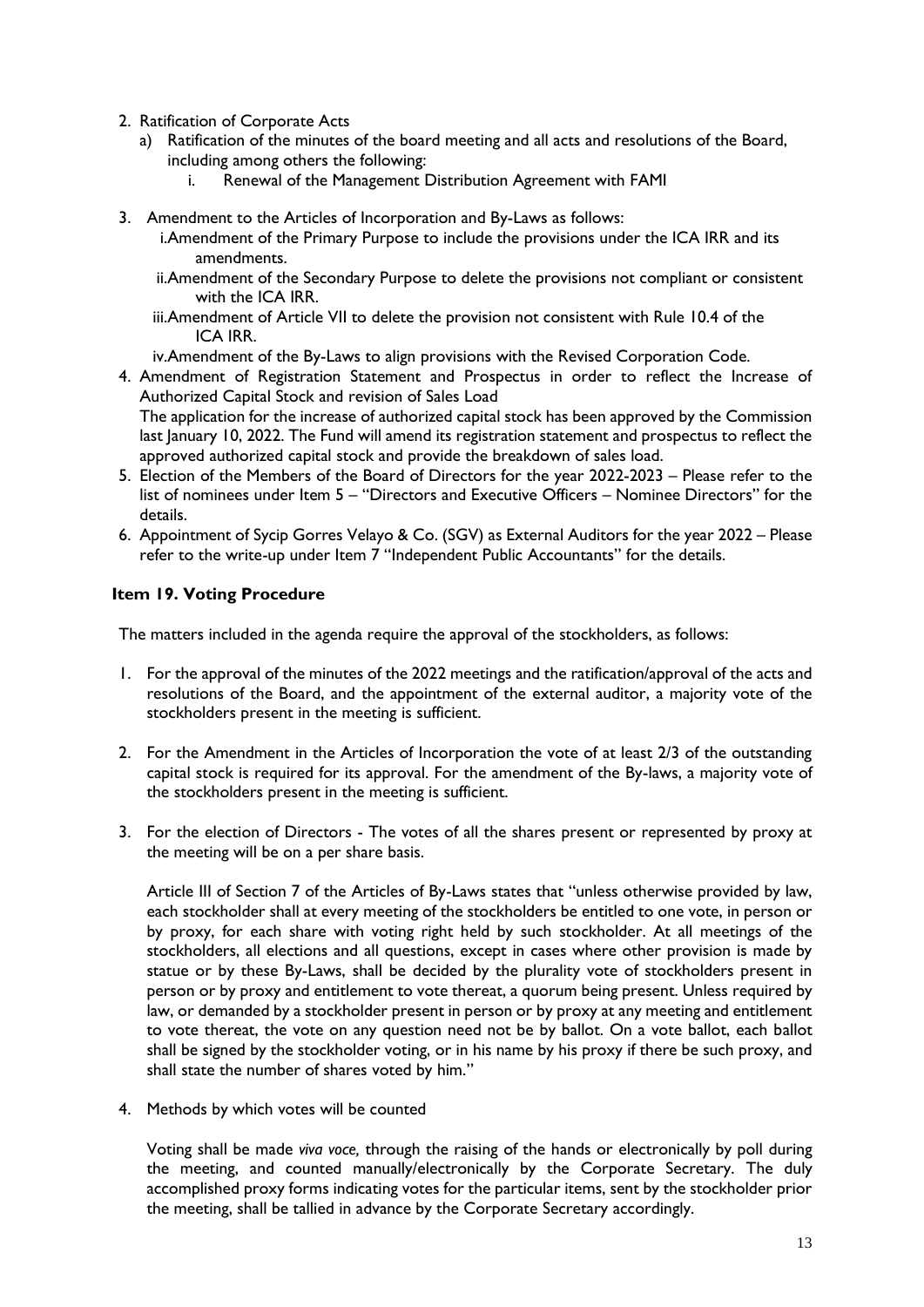The Board of Directors in its special meeting held on May 22, 2020, approved the adoption of guidelines to allow participation through remote/electronic means of communication in board/shareholders' meeting. The guidelines detail mainly: a) the mechanism to verify the identity of the shareholders: (b) the measures to ensure that all shareholders have the opportunity to participate in the meeting; and (c) the mechanism to enable shareholders to vote during the meeting.

### **FIRST METRO CONSUMER FUND, INC. YEAR 2021 ANNUAL REPORT ON SEC FORM 17-A WILL BE PROVIDED WITHOUT CHARGE TO EACH STOCKHOLDER UPON WRITTEN REQUEST ADDRESSED TO:**

#### **Atty. Nimfa Balmes-Pastrana**

Corporate Secretary First Metro Save and Learn Equity Fund, Inc. 18th Floor, PS Bank Center 777 Paseo de Roxas, corner Sedeño St., Makati City

After reasonable inquiry and to the best of my knowledge and belief, I certify that the information set forth in this report is true, complete and correct. This report is signed in Makati City on June 6, 2022.

> **FIRST METRO CONSUMER FUND, INC.** By:

Rimfa Lalmer Rostrana **NIMFA BALMES- PASTRANA** 

Corporate Secretary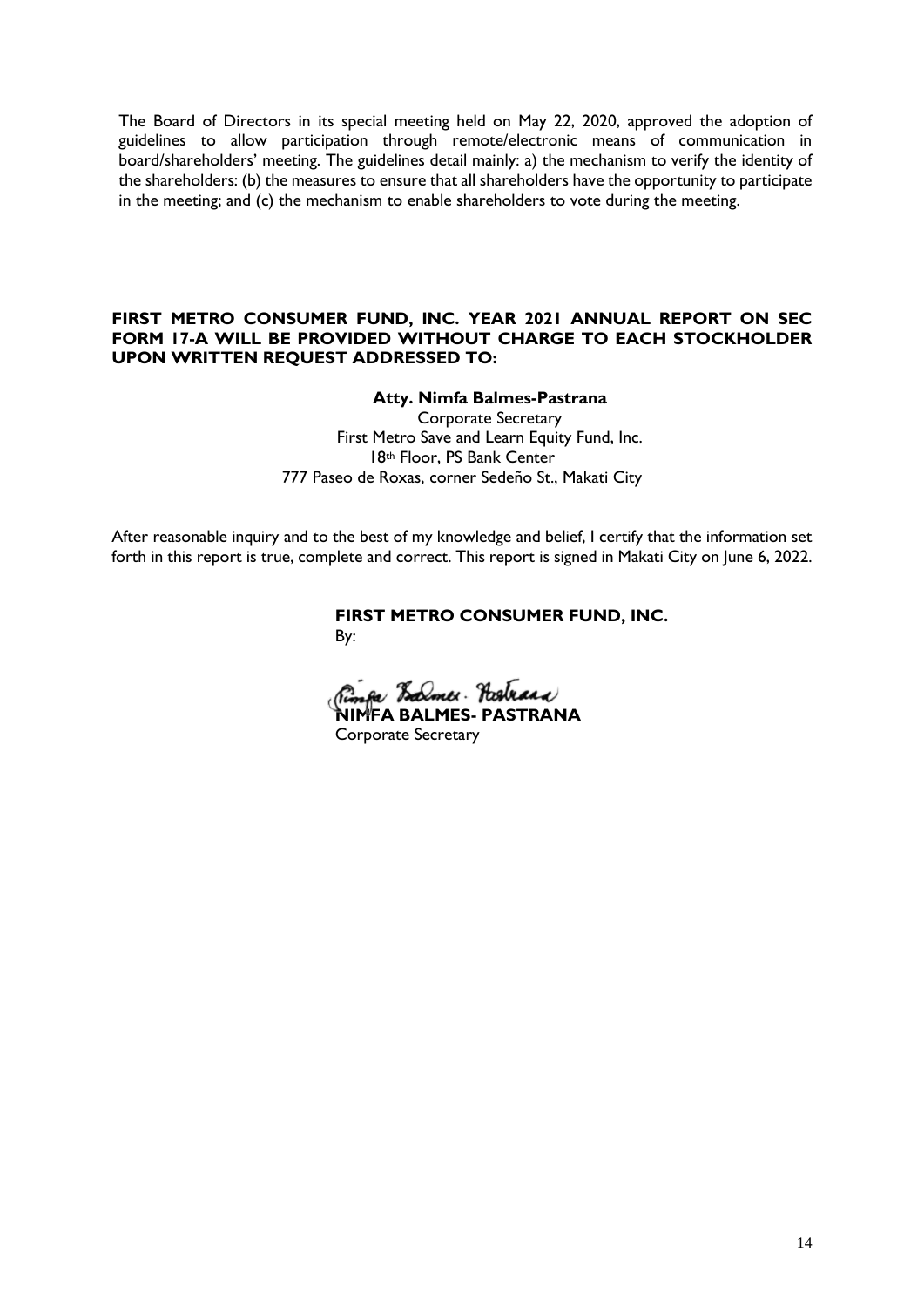# **PART II -COMPANY PROFILE**

### **Brief Description of the General Nature and Scope of Business of the Company**

#### **The Fund**

First Metro Consumer Fund, Inc. formerly Paradigm Global Growth Fund, Inc. (the Fund) was incorporated in the Philippines and registered with the Securities and Exchange Commission (SEC) on April 28, 2010.

On September 8, 2011, the Fund received its Certificate of Permit to Offer Securities for Sale, and a license to act as an open-end investment company under the Investment Company Act (ICA). As an open-end investment company, its outstanding shares of stock are redeemable anytime based on the net asset value (NAV) per share at the time of redemption.

In January 2012, the Fund began its commercial operations. As stated in the Fund's prospectus which was approved in September 2011, the investment objective was to generate medium to long-term capital growth through investments in equity and fixed income, debt securities and contract notes issued by public or private companies globally and Philippine companies, sovereign issues issued by foreign government as well as those issued by the Philippines, fixed income issued by supranationals, and global mutual funds and units trusts with the exception of those mutual funds and unit trust funds domiciled in the Philippines.

On March 20, 2017, the Board of Directors (BOD) approved the amendment of the Fund's corporate name from Paradigm Global Growth Fund, Inc. to First Metro Consumer Fund, Inc. and subsequently ratified by the Stockholders on June 9, 2017.

On June 9, 2017 and June 30, 2017, the BOD approved and the stockholders ratified, respectively, the conversion of the Fund from balanced to equity (consumer index fund) and the change of its investment objective.

On January 12, 2018, the SEC has approved the amendments of the Fund's corporate name and investment objective.

# **Competition**

The competitive environment for the company's products includes not only the products and services offered by the other Mutual Fund players, but all other investment instruments that the Company's target market has access to. The institutional funds of this market (especially the bigger ones) evidently have access to almost all types of instruments locally available such as unit investment trust funds, preneed plans, universal life products, and other bank products. The retail funds and smaller institutional funds, however, are more likely limited to simple bank products. There is a big opportunity to tap into both the institutional and retail investors.

The registrant's main competitors are the other mutual funds in the Equity Fund category of Philippine mutual funds. It considers the funds of Philam, Sunlife, Philequity and BPI as its main competitors. As of December 31, 2021, these four competitor Funds represent around 82.03% of the total funds in this category. The company will be competing initially in terms of return on investment (ROI) and later on in terms of Fund size.

### **Effect of existing governmental regulation**

The Fund is governed by the provisions in its prospectus that incorporated relevant investment rules and regulations by regulators such as the Investment Company Act and the SEC, among others.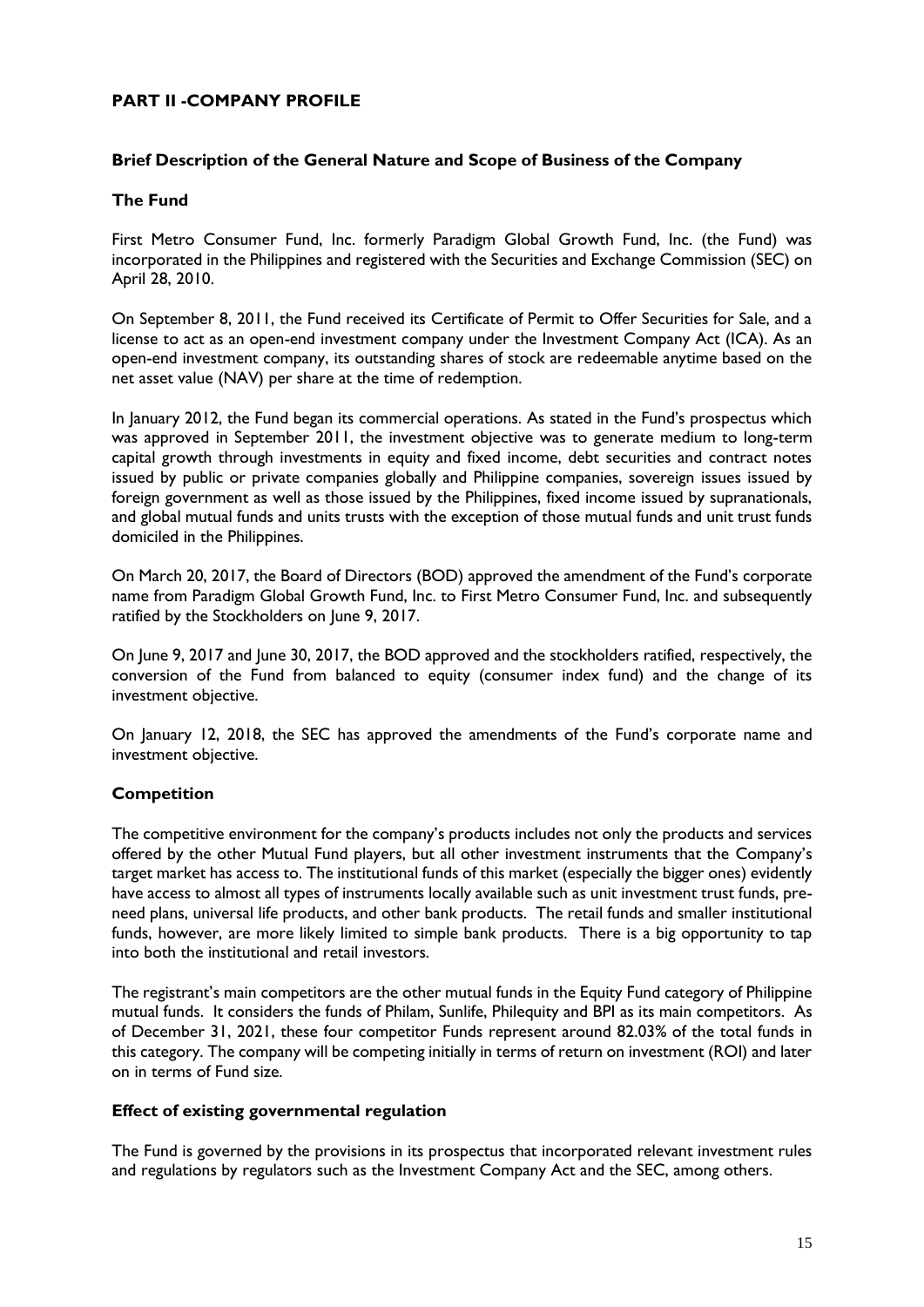Specifically, the Fund primarily invests in equity securities, however, as a tactical move, a portion of the Fund may also be invested in government securities and in SEC-registered commercial papers but taking precautions of the market conditions and of liquidity needs.

Moreover, The Fund's investment activities are also by the following limits/conditions as set out in the revised Implementing Rules and Regulations (IRR) of ICA:

- a. Maximum investment in any single enterprise is allowed but only up to fifteen percent (15.00%) of the Fund's NAV, except for investments in securities issued by the Philippine Government or its instrumentalities and, in no case, shall the total investment of the Fund exceed ten percent (10.00%) of the outstanding securities of any one investee company.
- b. The Fund must not invest, in aggregate, more than twenty percent (20%) of its net assets in transferrable securities, money market securities, deposits and financial derivatives issued by a single entity or issuer. Deposit should not exceed twenty percent (20%) of its net assets in a single bank/non-bank with quasi bank license.
- c. The investments of the Fund in deposits, debt securities or money market placements, over-the-counter financial derivatives placed in non-investment grade or unrated deposit taking institution, including unlisted shares issued by a related party, should not exceed five percent (5%) of its net assets an shall not exceed ten percent (10%) in aggregate amount.
- d. Investments in foreign government debt securities or money markets where the issuer or the guarantor is a government, sovereign or central bank with an international longterm issuer rating of investment grade may be increased to thirty five percent (35%) of the NAV, but only five percent (5%) is allowed for non-investment grade.
- e. The Fund manager is required to use a risk-management process that captures the risk associated with in the financial derivative instruments:
- Total exposure should not exceed ten percent (10%) of the net assets or five percent (5%) if the derivatives are not investment grade, unless used for efficient portfolio management which the aggregate shall not be more than twenty percent (20%);
- Five percent (5%) of the NAV shall be invested to liquid assets to meet all payment and delivery obligations;
- The Fund Manager shall not act as a counterpart to an OTC derivative investment into by the Investment Company.
	- f. Investment in its own securities are prohibited.
	- g. Investments in margin purchases of securities, commodity futures contracts, precious metals, unlimited liability instruments, short selling of currencies and securities are not allowed.
	- h. Purchasing or selling of securities other than capital stocks of the Fund from or to any of its officers or directors or the officers and directors of its investment adviser/s, manager or distributor/s or firm/s of which any of them are members is prohibited.
	- i. The Fund shall not participate in underwriting or selling activities in connection with public distribution of securities except for its own capital stock.
	- j. Lending operations to corporations or other entities, public or private, shall not be engaged without prior review and approval of its BOD. Approvals, however, are only to those determined to be financially sound.
	- k. Investment in any company for the purpose of exercising control or management or to invest in the securities of other investment companies and real estate companies is prohibited.

The Fund believes that government regulations are intended to grow the mutual fund industry while protecting the interests of the investing public, thus, it will comply with the regulations imposed or to be imposed by government regulators.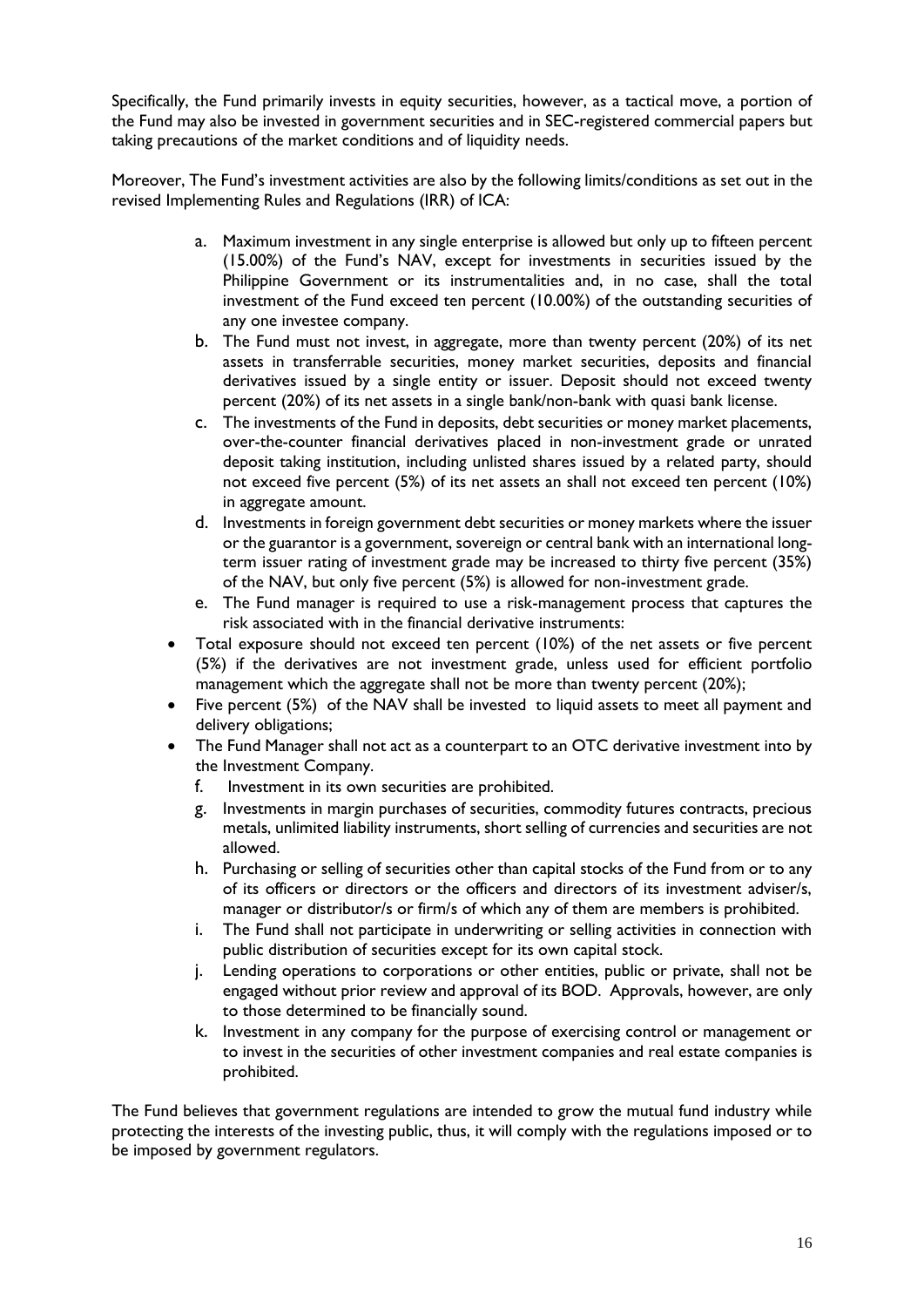# **EXECUTIVE OFFICERS**

The list of officers is found in Item 5 of Part I above.

Principal Officers are appointed annually by the Board of Directors at its organizational meeting following the Annual Meeting of Stockholders.

#### **Number of Employees**

The Fund has no employees because all aspects of its operations and administration are subcontracted with third parties; hence it has no risks as far as labor problems are concerned.

#### **Compliance with the Manual on Corporate Governance**

First Metro Consumer Fund, Inc. has adopted a good governance scorecard to measure and determine the level of compliance by the Board of Directors and top-level management with its Manual of Corporate Governance. Every end of the current year, the scorecard patterned after the SECprescribed Corporate Governance Self-Rating Form (CG-SRF) shall be accomplished by the Compliance Officer. The result of this evaluation is submitted to the Board together with the CO's recommendation for any sanctions of non-compliance. On the basis of this scorecard, the Compliance Officer has issued to SEC a certification on the Company's compliance with its Manual of Corporate Governance.

A compliance officer has been appointed to manage the Compliance System of the Company and to monitor and evaluate compliance with the Manual of Corporate Governance. In general, the Company is in compliance with the leading practices in good corporate governance. The Compliance Officer has submitted to SEC a Certification of Compliance covering the year 2021. No director or officer of the Company was found in violation of the Manual.

As there shall be new SEC issuances, the Company is committed to comply with new requirements to enhance its corporate governance.

#### **The Fund has identified the following major risks involved in its businesses and other operations:**

Potential investors should read thoroughly all information contained in this Prospectus and/or other Fund related documents available before making any investment decisions. He or she should carefully consider all investment risks, fees, and/or other factors detailed in these documents to make certain whether the Fund's nature is appropriate for his or her investment profile and objective.

Various risk factors can affect the market value of the assets of the Fund and cause the Fund's net asset value to vary. Consequently, the returns of the Fund are not guaranteed and there is a risk that a Fund might not achieve its investment objectives.

The major risk factors facing the Fund are listed by order of importance below:

**MARKET RISK** is the risk of change in the value/price of financial instruments from fluctuation in foreign exchange rates (currency risk), market interest rates (interest rate risk) and market prices (price risk). The Fund's investments in equity securities may decline in value due to factors affecting securities markets generally, or particular countries, segments, economic sectors, industries, or companies within those markets. Historically, the markets have moved in cycles and the value of the Fund's securities and other financial instruments may move drastically up or down from day to day. The risk can be minimized by following the exposure limits set in this prospectus or by the Commission.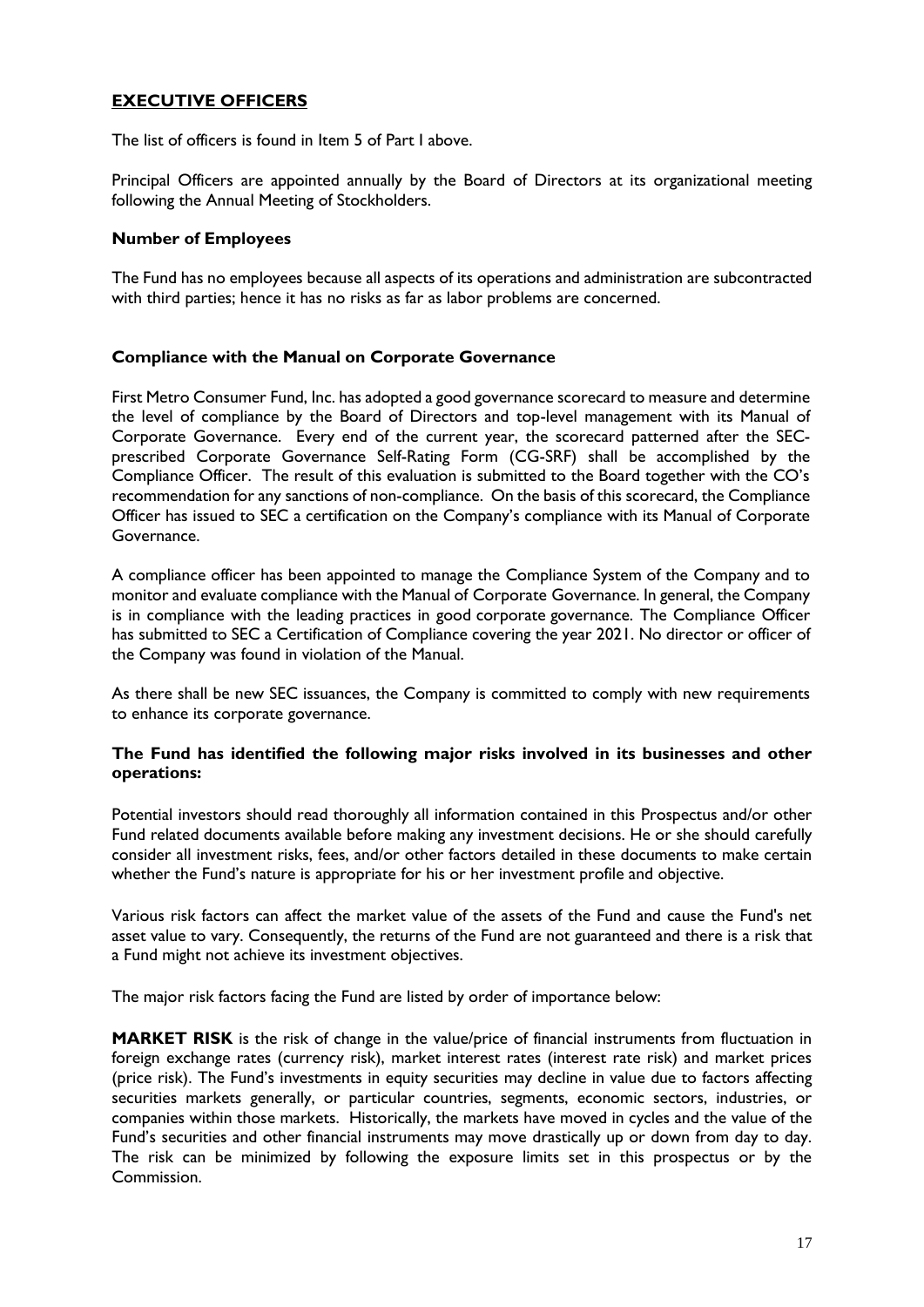**LIQUIDITY RISK** (also called funding risk) is the risk that the Fund will encounter difficulty in raising funds within a reasonable time to meet short term financial demands. The Fund may not be able to generate enough cash to pay for the redemptions within the normal 7-day period. The risk can be minimized by placing a liquidity contingency plan that will provide a framework for addressing liquidity crisis situations.

The following are additional risks present in managing the Fund:

- Investment companies/mutual funds are neither insured with the Philippine Deposit Insurance Corporation (PDIC) nor any other agency of the government, nor guaranteed by the Fund Manager. Investors are advised to read the prospectus of the Fund before deciding to invest.
- Investors are exposed to the risk of dilution since other investors may subscribe to any amount of shares of the Fund. The influence that the investors can exert over the control and management of the Fund decreases proportionately.

The above risk factors are by no means all-inclusive. New and/or unidentified risks may arise any time given the dynamic financial markets and economic environment.

# **PART III - SECURITIES OF THE REGISTRANT**

### **Market Price of and Dividends on the Registrant's Common Equity and Related Stockholder Matters**

# **A. Market Price**

Below is the history of Net Asset Value per Share (NAVPS) of the Fund the first quarter of 2022, and for the years 2021, 2020 and 2019:

|             |             | l st    | 2 <sub>nd</sub> | 3rd     | 4th     |
|-------------|-------------|---------|-----------------|---------|---------|
| Year        |             | Quarter | Quarter         | Quarter | Quarter |
| 2022        | <b>High</b> | 0.7722  |                 |         |         |
|             | Low         | 0.6768  |                 |         |         |
| <b>2021</b> | <b>High</b> | 0.7550  | 0.7573          | 0.7791  | 0.8130  |
|             | Low         | 0.6500  | 0.6653          | 0.7059  | 0.7538  |
| 2020        | <b>High</b> | 0.8499  | 0.7133          | 0.6943  | 0.7716  |
|             | Low         | 0.5606  | 0.6043          | 0.6432  | 0.6626  |
| 2019        | High        | 0.8912  | 0.8984          | 0.9193  | 0.8927  |
|             | Low         | 0.8206  | 0.8303          | 0.8484  | 0.8218  |

There is no principal market where the Fund's shares are traded, not even in the Philippine Stock Exchange due to its nature as an open-end investment company. The Fund's shares are sold through its appointed Principal Distributor and sub-distributors.

# **B. Dividends**

The Fund has not issued any cash dividend since its inception. The Board of Directors of the Fund may decide to declare dividends from the unrestricted retained earnings of the Fund at a time and percentage as the Board may deem proper and in accordance with law. The Fund may declare or pay dividends but limits those dividends to come from the Fund's accumulated undistributed net income. The ability of the Fund to declare dividends therefore will be restricted by the amount of yearly net income generated. This would be dependent on the performance of the market and on the performance of the investment manager.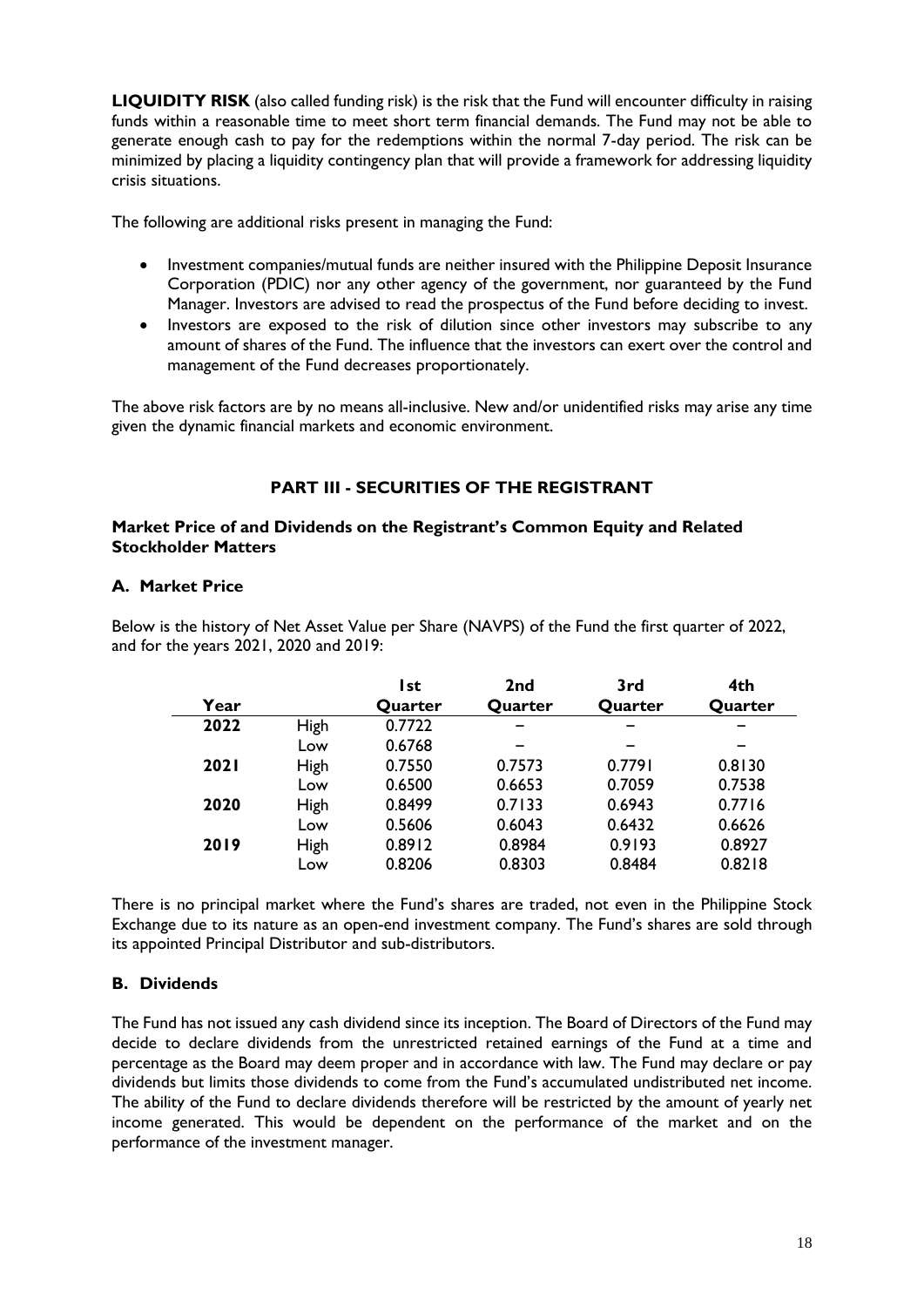# **C. Shareholders**

As of March 31, 2022, there are 1,516 shareholders of the Fund.

\*On December 17, 2019, SEC approved the confidential treatment of the Top 20 shareholders of the Fund.

# **Legal Proceedings**

The Fund has no material pending legal proceedings to which it is a party. None of the Board of Directors is:

- involved in any legal proceeding the past five (5) years that are material to an evaluation of the ability or integrity of any director, any nominee for election as director, executive officer, underwriter, or control person of the Registrant;
- involved in any bankruptcy petition filed by or against any business of which such person was a general partner or executive officer either at the time of the bankruptcy or within two (2) years prior to that time;
- involved in or convicted by final judgment in any criminal proceeding, domestic or foreign, or subject to a pending criminal proceeding, foreign or domestic, excluding traffic violations and other minor offenses;
- subject to any order, judgment, or decree not subsequently reversed, suspended or vacated, of any court of competent jurisdiction, domestic or foreign, permanently or temporarily enjoining, barring, suspending, or otherwise limiting his involvement in any type of business, securities, commodities or banking activities; and
- found by a domestic or foreign court of competent jurisdiction( in a civil action), the SEC or comparable foreign body, or a domestic or foreign exchange or organized trading market or selfregulatory organization, to have violated a securities or commodities law or regulation and the said judgment has not been reversed, suspended or vacated.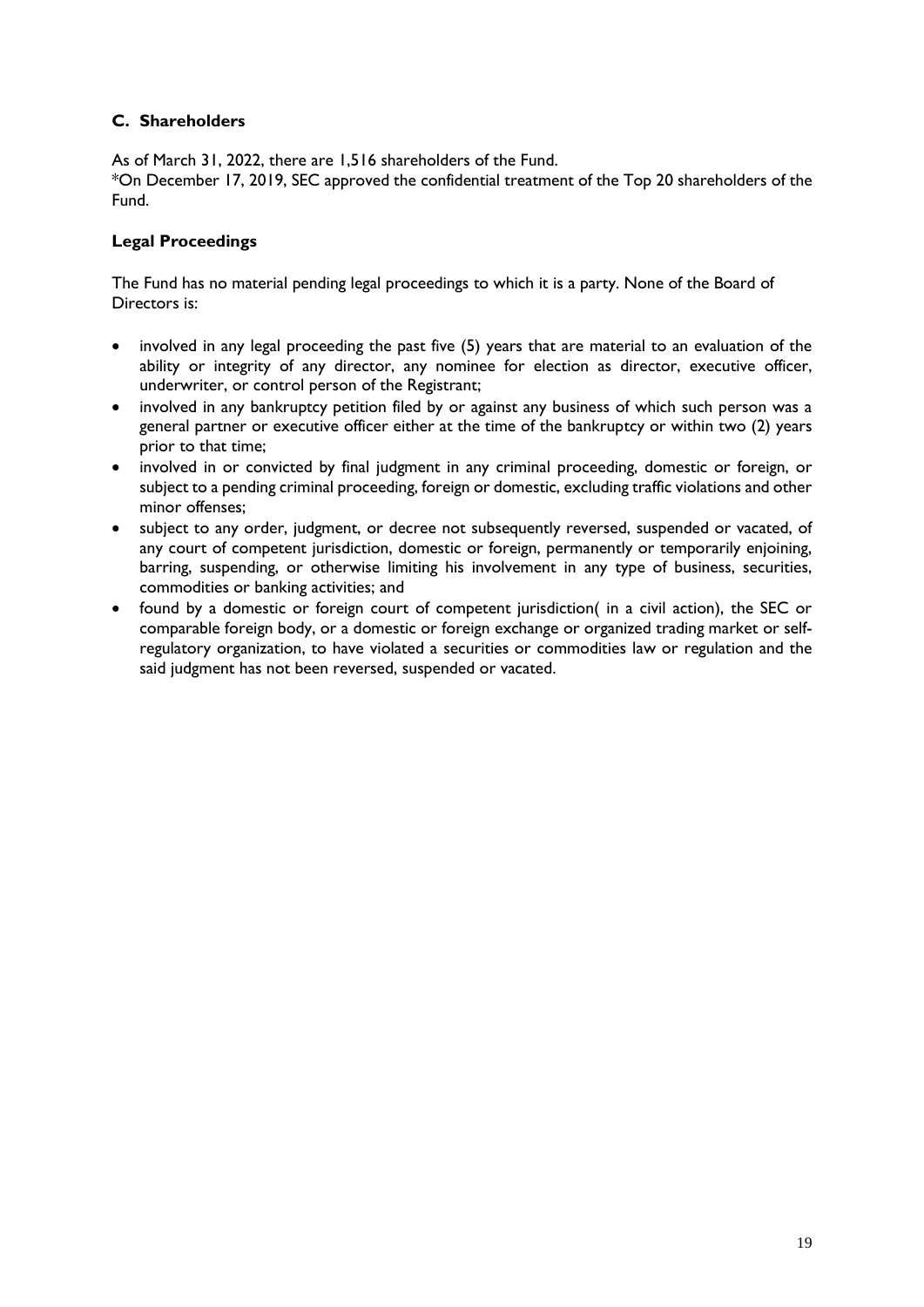#### **PART IV - MANAGEMENT DISCUSSION AND ANALYSIS**

#### **MANAGEMENT'S DISCUSSION AND ANALYSIS OF FINANCIAL CONDITION AND RESULTS OF OPERATIONS**

The Fund's Statements of Financial Position and Statements of Comprehensive Income as of and for the period ended March 31, 2022, and the years ended 2021 and 2020 are presented below:

#### **Statements of Financial Position**

FIRST METROAVE & LEARN MONEY MARKET FUND, INC. (An Open-End Mutual Fund Company) **INTERIM STATEMENTS OF FINANCIAL POSITION** 

|                                                                                                                              | As of                       |                                  |  |
|------------------------------------------------------------------------------------------------------------------------------|-----------------------------|----------------------------------|--|
|                                                                                                                              |                             | March 31, 2022 December 31, 2021 |  |
|                                                                                                                              | (Unaudited)                 | (Audited)                        |  |
| <b>ASSETS</b>                                                                                                                |                             |                                  |  |
| Cash and cash equivalents                                                                                                    | P538,385,496                | P502,601,876                     |  |
| Financial assets at fair value through profit or loss                                                                        | 59,970,000                  | 374,880,469                      |  |
| Financial assets at amortized cost                                                                                           | 2,475,166,785               | 1,809,191,243                    |  |
| Receivables                                                                                                                  | 8,760,709                   | 88,474,510                       |  |
| Other Assets                                                                                                                 | 159.884                     | 159,884                          |  |
| <b>TOTAL ASSETS</b>                                                                                                          | P3,082,442,874              | P2,775,307,982                   |  |
| <b>LIABILITIES AND EQUITY</b>                                                                                                |                             |                                  |  |
|                                                                                                                              |                             |                                  |  |
| <b>LIABILITIES</b><br>Accounts payable and accrued expenses                                                                  | P4.901,694                  | P4,514,337                       |  |
|                                                                                                                              |                             |                                  |  |
|                                                                                                                              |                             |                                  |  |
|                                                                                                                              | 954,277                     | 954,277<br>94,055,820            |  |
|                                                                                                                              | 94,055,822<br>2,940,608,318 |                                  |  |
|                                                                                                                              | 41,922,763                  | 2,641,248,626<br>34,534,922      |  |
| <b>EQUITY</b><br>Capital stock<br>Additional paid-in capital<br>Deposits for future stock subscriptions<br>Retained earnings | 3,077,541,180               | 2,770,793,645                    |  |

#### **Statements of Comprehensive Income**

FIRST METROAVE & LEARN MONEY MARKET FUND, INC. (An Open-End Mutual Fund Company)

**INTERIM STATEMENTS OF COMPREHENSIVE INCOME** 

|                                     | For the Period Ended March 31<br>(Unaudited) |                         |
|-------------------------------------|----------------------------------------------|-------------------------|
|                                     | 2022                                         | 2021                    |
| <b>INVESTMENT INCOME</b>            |                                              |                         |
| Interest income                     | P15,119,059                                  | P7.752,499              |
| Trading and securities gain (loss)  | 142,771                                      | (1,661,389)             |
|                                     | 15,261,831                                   | 6.091.110               |
| <b>OPERATING EXPENSES</b>           |                                              |                         |
| Management and retainer's fees      | 4.126,282                                    | 2,109,522               |
| Taxes and licenses                  | 2,619,490                                    | 1,198,483               |
| Fund admin fess                     | 128,946                                      |                         |
| Directors' and officers' fees       | 101,493                                      | 112,493                 |
| Professional fees                   | 46,548                                       | 46,548                  |
| Custodian and clearing fees         | 39,206                                       | 39,206                  |
| Miscellaneous expenses              | 12,075                                       | 48,725                  |
|                                     | 7,074,040                                    | 3,554,976               |
| <b>INVESTMENT INCOME BEFORE TAX</b> | 8.187.791                                    | 2,536,134               |
| PROVISION FOR FINAL TAX             | 799,951                                      | 89.916                  |
| NET INVESTMENT INCOME/TOTAL         |                                              |                         |
| <b>COMPREHENSIVE INCOME*</b>        | P7.387.840                                   | P <sub>2</sub> ,446,218 |
| <b>EARNINGS PER SHARE</b>           | P <sub>0.0026</sub>                          | P0.0017                 |

<sup>1</sup>There are no other comprehensive income items for the period ended March 31, 2022 and 2021,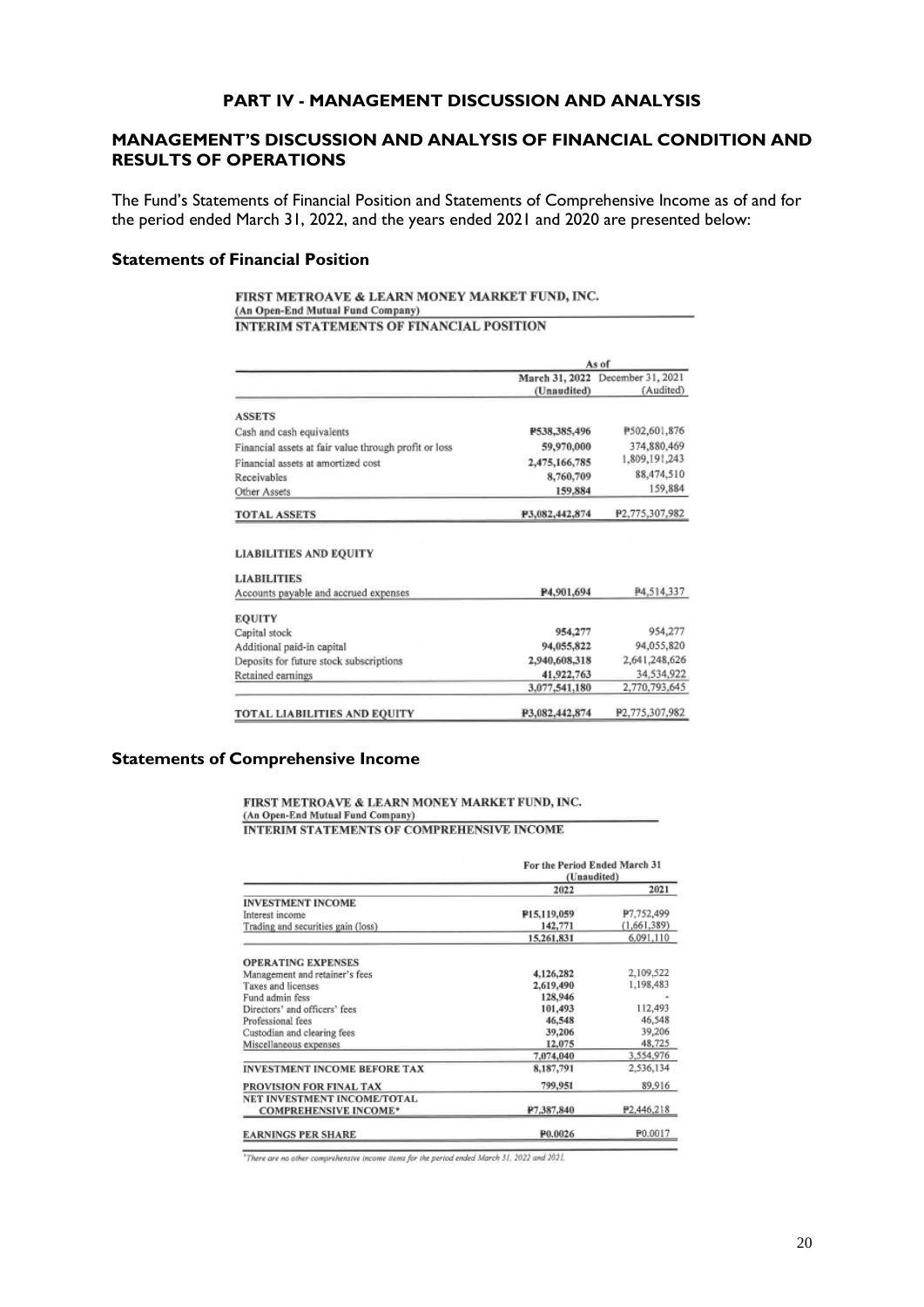# **FINANCIAL POSITION** *(March 31, 2022 vs December 31, 2021)*

As of March 31, 2022, the Fund's total assets ended at P 541.90 million, lower by 7.97% or P46.9 l million from P588.81 million as of December 31, 2021. Total liabilities increased by 57.89% or P0.77 million from Pl.32 million to P2.09 million as of reporting date. The changes in total assets and liabilities are primarily due to the movements in the following accounts:

# *1. Cash and cash equivalents*

This account consists of the Fund's savings and checking accounts in local banks. Cash in banks earn interest at the respective bank deposit rates. The increase of 29.79% or P33.20 million from P111.41 million to Pl44.61 million was mainly due to higher checking account balances this year.

### *2. Financial assets at fair value through profit or loss*

This account consists of investments in quoted equity securities. The decrease of 31.16% or P146.26 million from P469.34 million to P323.08 million was mainly due to sales and result of changes in the fair value of investments during the period. As of March 31, 2022 and December 31, 2021, this account include fair value loss of P56.3 million and P45.58 million loss, respectively.

### *3. Receivables*

This account increased by 77.67% or P6.26 million from P8.05 million to Pl 4.31 million due to higher proceeds from the sale of equity securities and dividend receivables still for collections as of reporting date.

### *4. Accounts payable and accrued expenses*

This account consists of due to brokers, accounts payable, payable to FAMI, accrued expenses, withholding tax and documentary stamp tax (DST) payable. The increase of 57.89% or P0.77 million from Pl .32 million to P2.09 million was mainly due to unsettled payment for the purchase of securities as of reporting date.

# **5.** *Equity*

The Fund's equity is comprised of its capital stock, additional paid-in capital, and retained earnings. The decrease of P47.68 million or 8.12% from P587.49 million to P539.81 million was mainly due to the redemptions and net loss recognized during the period.

*Capital Stock* ended at P7.76 million, increased by P6.04 million from Pl.72 million due to subscription during the period. The Fund's authorized capital stock remained at P2.00 million with par value of P0.01 per share. As of March 31, 2022 and December 31, 2021, the total issued and outstanding shares were 775,536,012 and 764,755,351, respectively, while the total number of holders of redeemable common shares is 1,516 and 1,547, respectively.

*Additional paid in capital* increased by P487.68 million from P153.38 million to P641.06 million due to subscriptions made during the year.

*Deficit* increased by P55.59 million from P53.41 million to P109.00 million mainly due to results of operations recognized during the year.

# **RESULTS OF OPERATION**

For the quarter ended March 31, 2022, the Fund realized a net loss of P55.59 million, lower by P6.93 million or 14.24% from last year's net loss of P48.66 million. Detailed discussions on the changes in the statement of income accounts are as follows: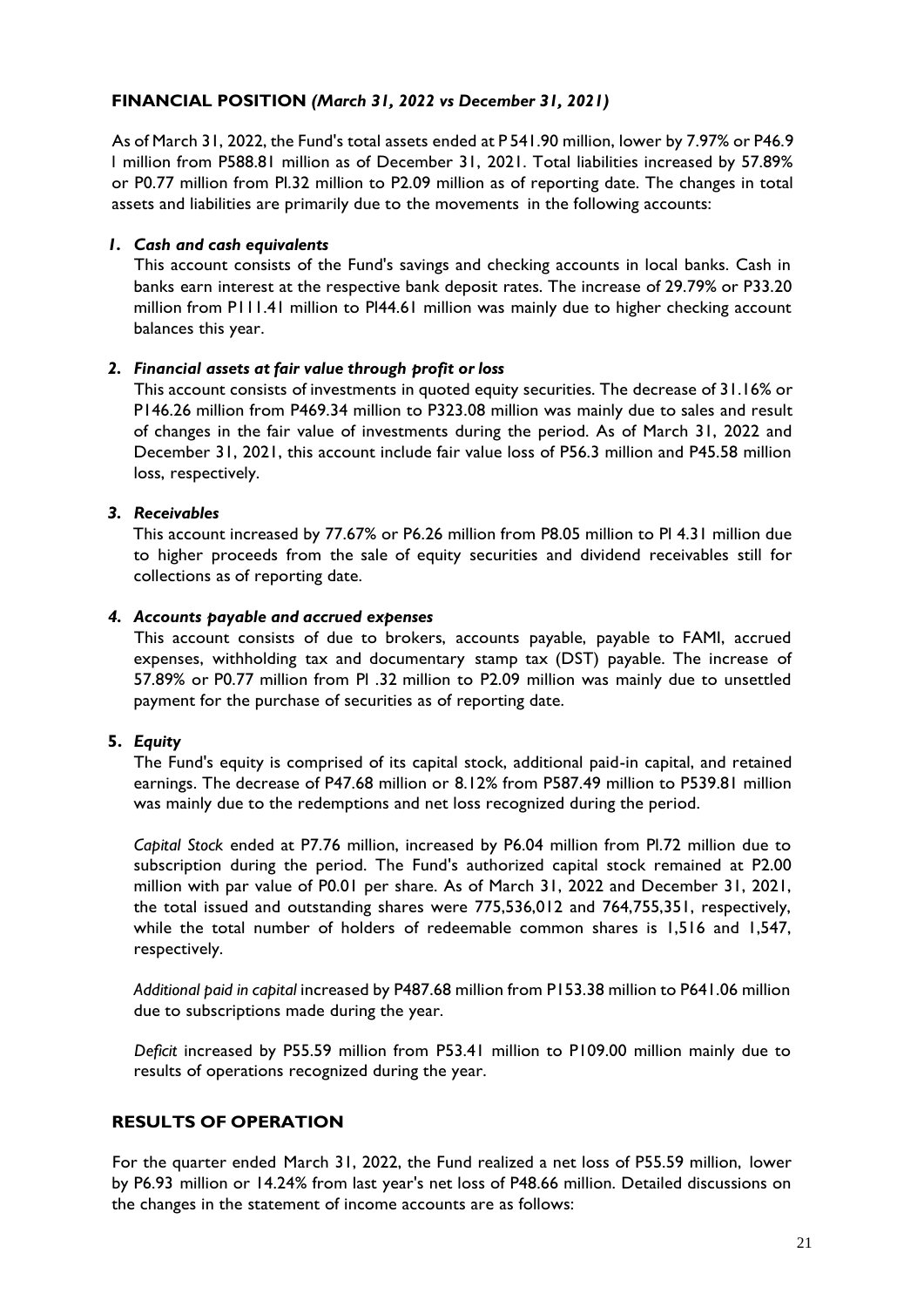### *I. Trading and securities gain (loss)*

This account includes realized and unrealized gains (loss) earned from trading investments in equity securities. The increase of 14.24% or P6.49 million from P45.58 million loss to P52.06 million loss was due to higher realized loss from the sale and changes in fair value of investments during the period.

### *2. Dividend income*

This is recognized when the Fund's right to receive cash dividend is established. The increase of 57.16% or P0.70 million from Pl .23 million to Pl.93 million was mainly due to the higher cash dividends earned from equity securities during the period.

### *3. Interest income*

This account increased by P0.35 million due to higher interest earned from Fund's cash balances during the period.

### *4. Management fee and retainer's fees*

This account increased by 23.33% or P0.52 million from P2.21 million to P2.73 million mainly due to higher management fees incurred during the period.

### **5.** *Brokers' commission*

This account pertains to fees paid to brokers to execute a trade based on the volume of equity and debt securities being traded. The decrease of35.27% or P0.67 million from Pl.90 million to Pl.23 million was mainly due to lower brokers' commission incurred during the period.

### *6. Transaction charges*

This account pertains to the payment of stock trading charges. The increase of P1.55 million from P0.01 million to Pl.57 million was due to higher volume of trades during the period.

#### 7. *Taxes and licenses*

This account totaled P0.08 million which pertains to taxes other than income tax, such as DST and local taxes paid by the Fund during the period.

#### *8. Directors' and officers' fees*

This account peltains to per diem of the Fund's officers and directors during board meetings and annual stockholders' meeting. The decrease of 8.84% was due to lower number of attendees during the period.

# *9. Professional fees*

This account totaled P0.04 million which represents audit fees and other professional fees incurred by the Fund during the period.

#### *I 0. Custodian and Clearing fees*

This account totaled P0.04 million which pertains to fees paid to the custodian of the fund during the period.

#### *1I. Fund accounting fee*

This account totaled P0.02 million which pertains to payment of the fund admin fee during the period.

#### *12. Miscellaneous expense*

This account decreased by P0.0 I million or 42.90% due to lower membership fee and dues and bank charges paid by the Fund during the period.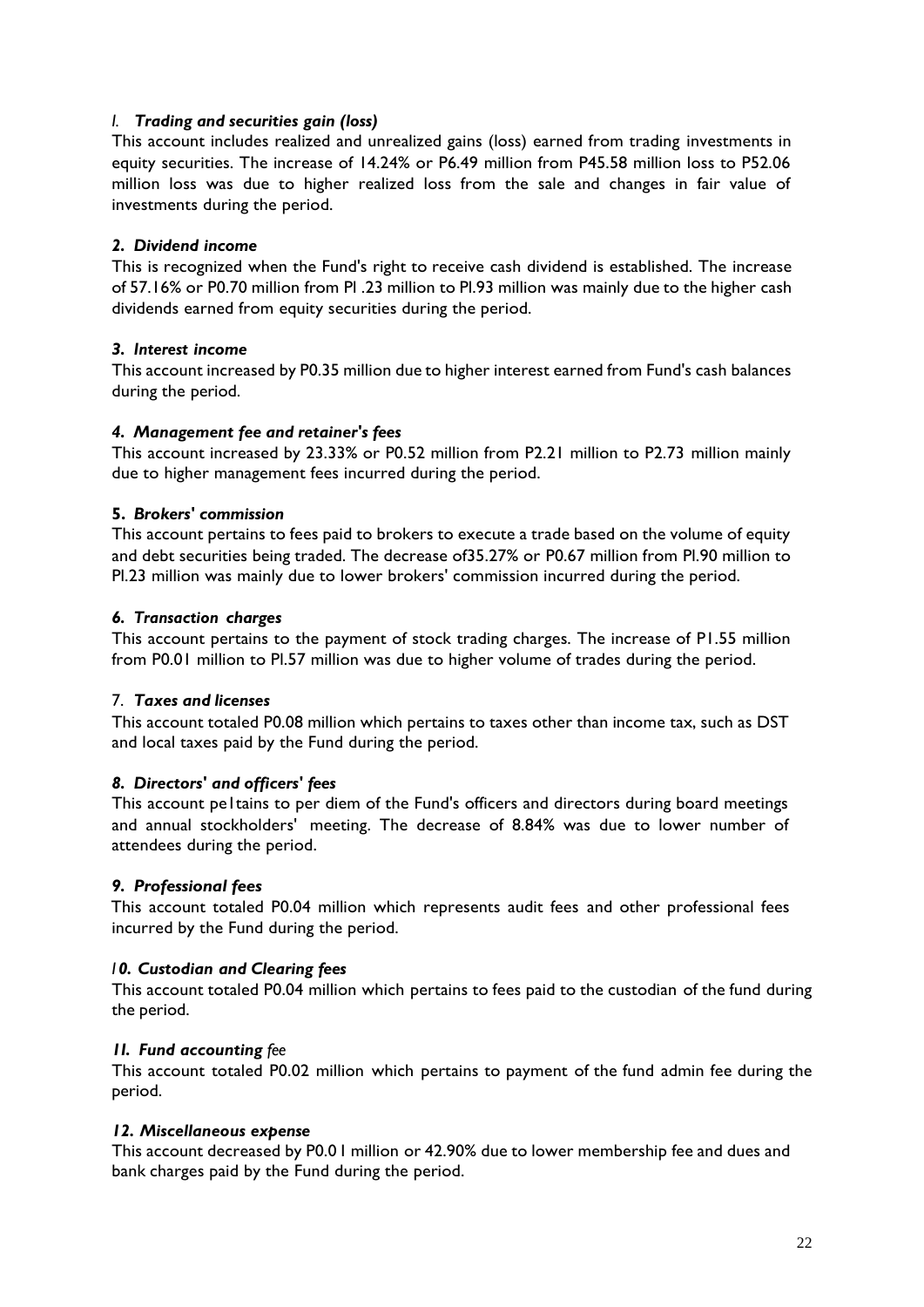# **2021 Financial Position** *(December 31, 2021 vs. December 31, 2020)*

Total assets of the Fund ended at P588.81 million as of December 31, 2021, an increase of P108.22 million from P480.59 million as of December 31, 2020. Liabilities of the Fund went down by P0.12 million or 8.15% from P1.44 million to P1.32 million this year. The changes in total assets and total liabilities are primarily due to the movements in the following accounts:

### *1. Cash and cash equivalents*

Cash and cash equivalents increased by P72.73 million or 187.99% from P38.69 million to P111.41 million as of December 31, 2021 and 2020, respectively, due to subscriptions for the period. This account represents the Fund's savings and checking accounts. Cash in banks earn interest at the respective bank deposit rates.

### *2. Financial assets at fair value through profit or loss*

This account totaled P469.34 million as of December 31, 2021, an increase of P36.91 million or 8.54% mainly due to purchases and price appreciation of various equity securities during the year. As of December 31, 2021, the Fund recognized a trading gain amounting to P28.31 million.

### *3. Receivables*

As at December 31, 2021, this account pertains to dividend receivables from quoted equity securities and other receivables amounting to P8.05 million. This account decreased by 15.02% or P1.42 million due to lower receivables from brokers as of reporting date.

### *4. Accounts payable and accrued expenses*

This account consists of accounts payable, payable to FAMI, accrued expenses, withholding tax and documentary stamp tax (DST) payable. The decrease of P0.12 million or 8.15% from P1.44 million to P1.32 million this year was due to lower accounts payable during the year.

# *5. Equity*

The initial authorized capital of the Fund amounting to P2.00 million which is divided into 200 million common redeemable shares of P0.01 par value with each share carrying one vote, was approved by the SEC on April 28, 2010. The Fund's capital is represented by these redeemable shares. Issuance, repurchase and resale of redeemable shares are based on NAV per share (NAVPS) attributable to holders of redeemable shares. The shares are entitled to dividends when declared and to payment of a proportionate share of the Fund's NAV on the redemption date or upon winding up of the Fund.

#### *Increase in Capital Stock/Deposits for Future Stock Subscriptions*

On June 20, 2018 and September 30, 2018, the Board of Directors and the stockholders approved and ratified the increase in authorized capital stock from 2.00 million (200.00 million redeemable common shares) to 10.00 million (1.00 billion redeemable common shares) with a par value of P0.01 per share. Also, the BOD adopted a resolution that the increase in the authorized capital stock by 10.00 million be made in several tranches. The authorized capital stock will be initially increased by 5.00 million while the succeeding increase will be executed upon determination and approval of the BOD without the need of going back to the stockholders for approval. The authority of the BOD to increase the authorized capital stock is limited to 10.00 million.

On June 20, 2018, the BOD approved the first tranche of increase of 5.00 million (500.00 redeemable common shares). On July 23, 2018, the BOD approved the additional increase of 3.00 million (300.00 redeemable common shares) for the second tranche increase.

On April 11, 2019, the Fund submitted and the SEC accepted the required documentations for the Fund's application for the increase in authorized capital stock. On the same date, the Fund reclassified DFFS from liability to equity. The Fund received deposits for future stock subscriptions (DFSS) of P344.70 million and P245.92 million representing subscription for 400,758,646 and 283,327,964 numbers of shares as of December 31, 2019 and 2018, respectively.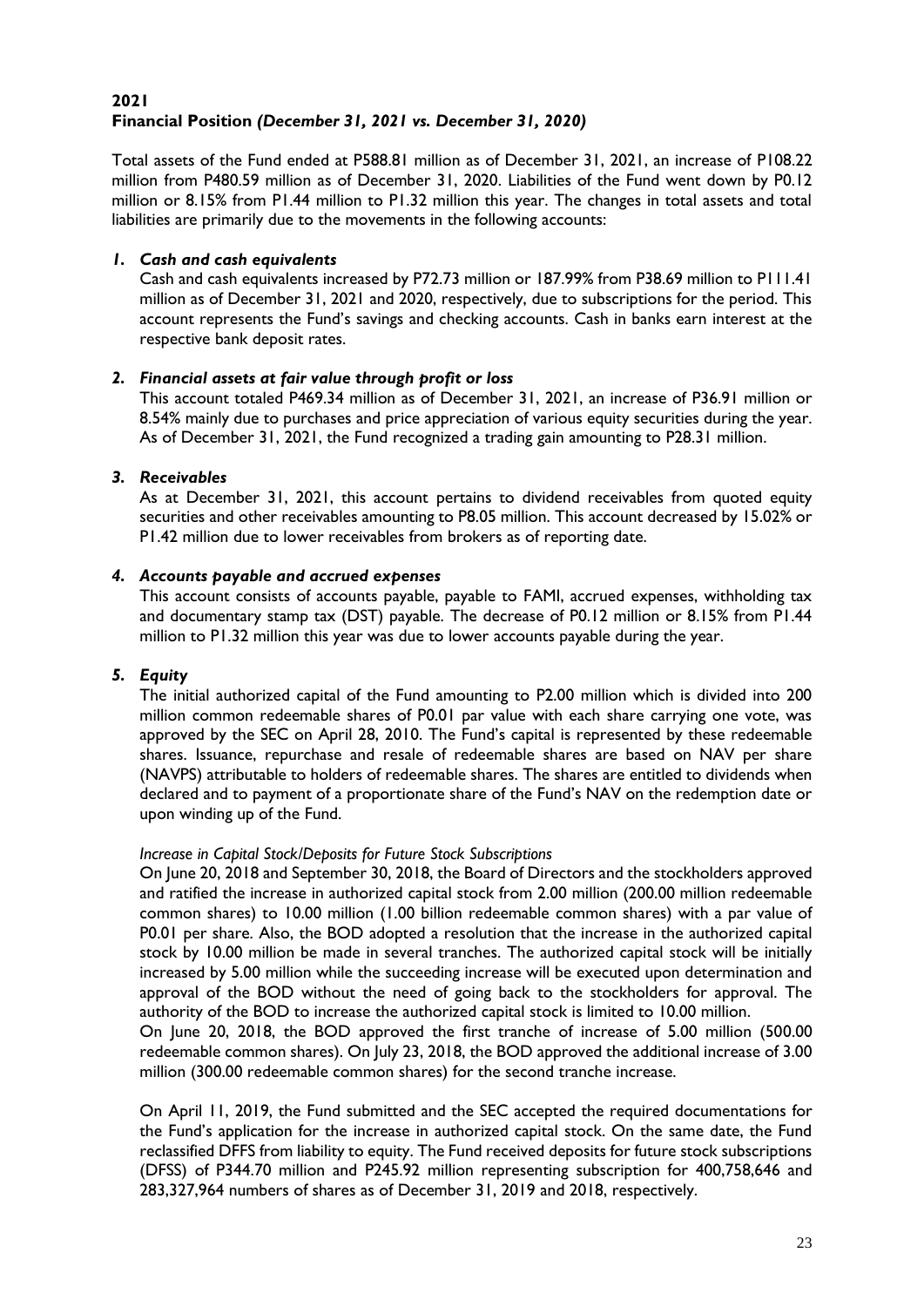As of December 31, 2021 and 2020, total DFSS amounted to P485.81 million representing 593.21 million shares and P394.01 million representing 473.69 million shares, respectively. The total number of holders of redeemable common shares is 1,547 and 1,483 as of December 31, 2021 and 2020, respectively.

On January 10, 2022, the SEC approved the Fund's application to increase its authorized capital stock from P2.00 million divided into 200 million shares to P10.00 million divided into 1.0 billion shares. In January 2022, FMCF already paid the fee for the increase of Authorized Capital stock amounting to P689,391.74.

*Additional paid in capital* This account decreased by P0.73 million or 0.47% from P154.11 million to P153.38 million this year mainly due to redemptions during the year.

*Deposit for future stock subscriptions* This account increased by P91.80 million or 23.30% from P394.01 million to P485.81 million and this pertain to total consideration received in excess of the authorized capital of the Fund with the purpose of applying the same as payment for future issuance of redeemable shares.

*Deficit* This account went down by P17.27 million or 24.44% mainly due to Fund's result of operations during the year.

### **Results of Operations**

For the period ended December 31, 2021, the Fund realized a net income of P17.18 million, P74.69 million or 129.88% higher than P57.51 million net loss posted in 2020 mainly due to market improvement in equities securities this year.

The highlights of the results of operations for the period ended December 31, 2021 are as follows:

#### *1. Trading and securities gains (losses)*

This account is derived from income (losses) recognized from the sale and change in the fair value of investment in equity securities held by the Fund during the year. The Fund realized a P28.31 million income, P76.21 million or 159.09% higher than last year's P47.90 million loss mainly due to the increase in fair market value of equity securities during the year.

### *2. Dividend income*

Dividend income totaled P5.72 million, P0.49 million or 9.39% higher than last year's P5.23 million mainly due to higher cash dividends received from equity securities during the year.

#### *3. Interest income*

Interest income declined by P0.04 million or 46.40% due to lower investments in fixed deposits during the year.

#### *4. Management fee and retainer's fees*

This account includes management fees paid to FAMI, incentive fees and retainer's fees. The increase of P1.82 million or 21.79% from P8.34 million to P10.16 million this year was mainly due to the increase in asset under management of the Fund during the year.

#### *5. Brokers' commission*

This account pertains to the fees paid to brokers for executing trade transactions of the Fund. The increase of P0.54 million or 20.92% from last year's P2.57 million to P3.11 million this year was mainly due to higher volume of trades during the year.

#### *6. Directors' and officers' fees*

This account pertains to payment of directors' and officers' per diem and bonus for the period. The 80.63% or P0.24 million decrease was due to lower attendees during the year.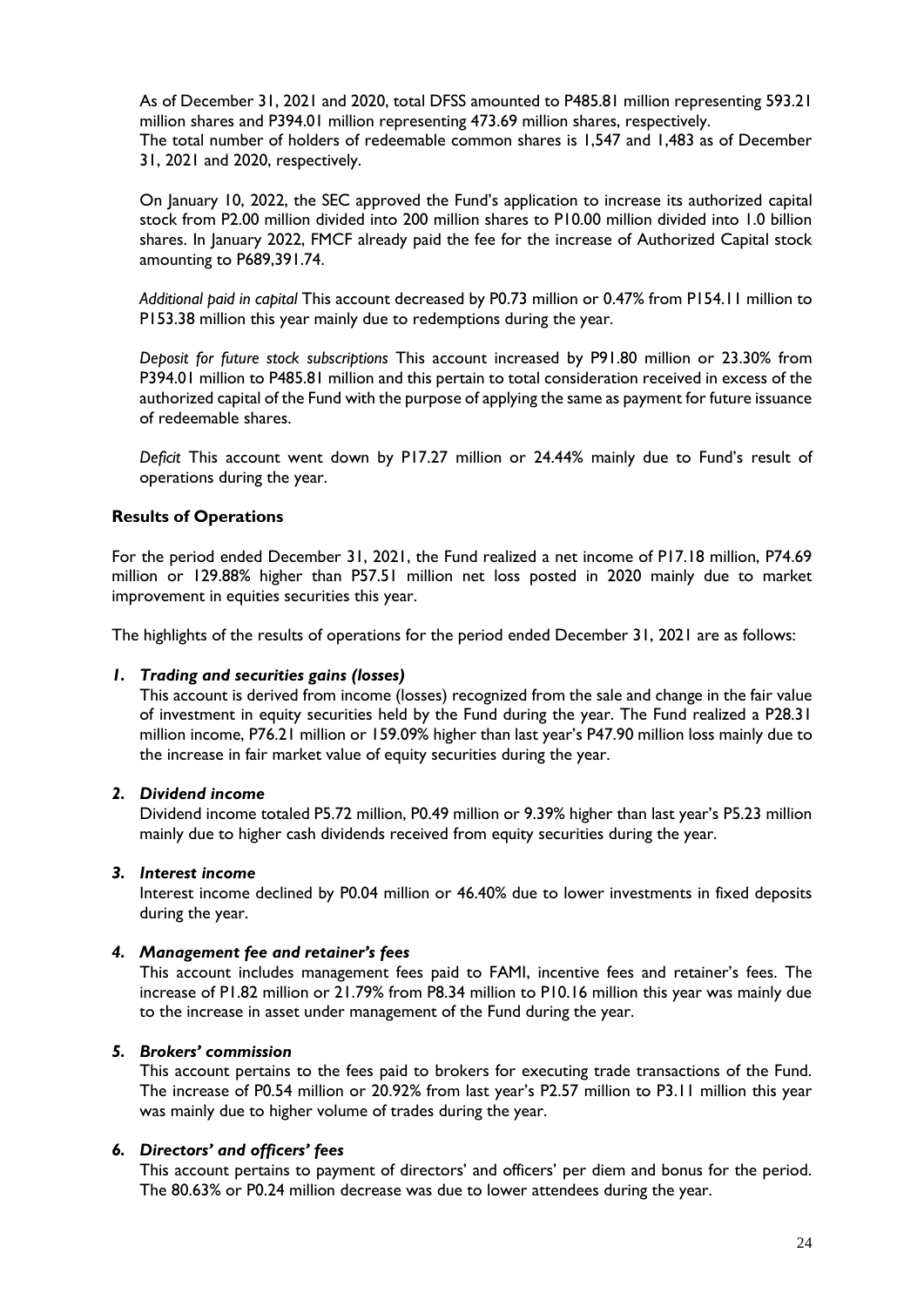# *7. Custodian and Clearing fees*

Custodian and clearing fees pertain to custodianship fee paid by the Fund which remained at P0.16 million in 2021 and 2020.

# *8. Taxes and licenses*

This account includes filing fees, DST and local taxes. The decrease of P0.02 million or 59.75% was primarily due to lower tax paid by the Fund during the year.

# *9. Professional fees*

This account totaled P0.04 million for the year 2021.

### *10. Transaction charges*

Transaction charges pertain to the trading charges incurred by the Fund. The decrease of P0.10 million or 47.21% from last year's P0.20 million to P0.11 million this year was mainly due to higher volume of trades during the year.

### *11. Miscellaneous expense*

Miscellaneous expense consists of various operational expenses of the Fund. This account decreased by P0.05 million or 52.55% due to lower miscellaneous expenses incurred during the year.

### **2020**

# **Financial Position** *(December 31, 2020 vs. December 31, 2019)*

Total assets of the Fund posted P480.59 million as of December 31, 2020, a decrease of P12.78 million from P493.38 million as of December 31, 2019. Liabilities of the Fund went up to P1.44 million from P1.43 million during the year. The changes in total assets and total liabilities are primarily due to the movements in the following accounts:

#### *1. Cash in banks*

Cash and cash equivalents increased by P23.23 million or 150.36% from P15.45 million to P38.69 million as of December 31, 2020 and 2019, respectively, due to subscriptions for the period. This account represents the Fund's savings and checking accounts.

Cash in banks earn interest at the respective bank deposit rates.

#### *2. Financial assets at fair value through profit or loss*

This account totaled to P432.43 million as of December 31, 2020, decreased by P45.24 million or 9.47% was mainly due to sale of various equity securities amounting to P92.98 million during the year. As of December 31, 2020, the Fund recognized unrealized trading gain amounting to P45.08 million.

#### *3. Receivables*

As at December 31, 2020, this account pertains to dividend receivables from quoted equity securities and other receivables amounting to P9.48 million. This account grew by 4341.38% or P9.26 million due to higher receivables from brokers as of the reporting date.

#### *4. Accounts payable and accrued expenses*

Accounts payable and accrued expenses reached P1.44 million as of December 31, 2020 from P1.43 million in December 31, 2019. This account consists of accounts payable, payable to FAMI, accrued expenses, withholding tax payable and documentary stamp tax payable.

# *5. Deposit for future stock subscriptions*

Deposits for future stock subscriptions pertain to total consideration received in excess of the authorized capital of the Fund with the purpose of applying the same as payment for future issuance of redeemable shares.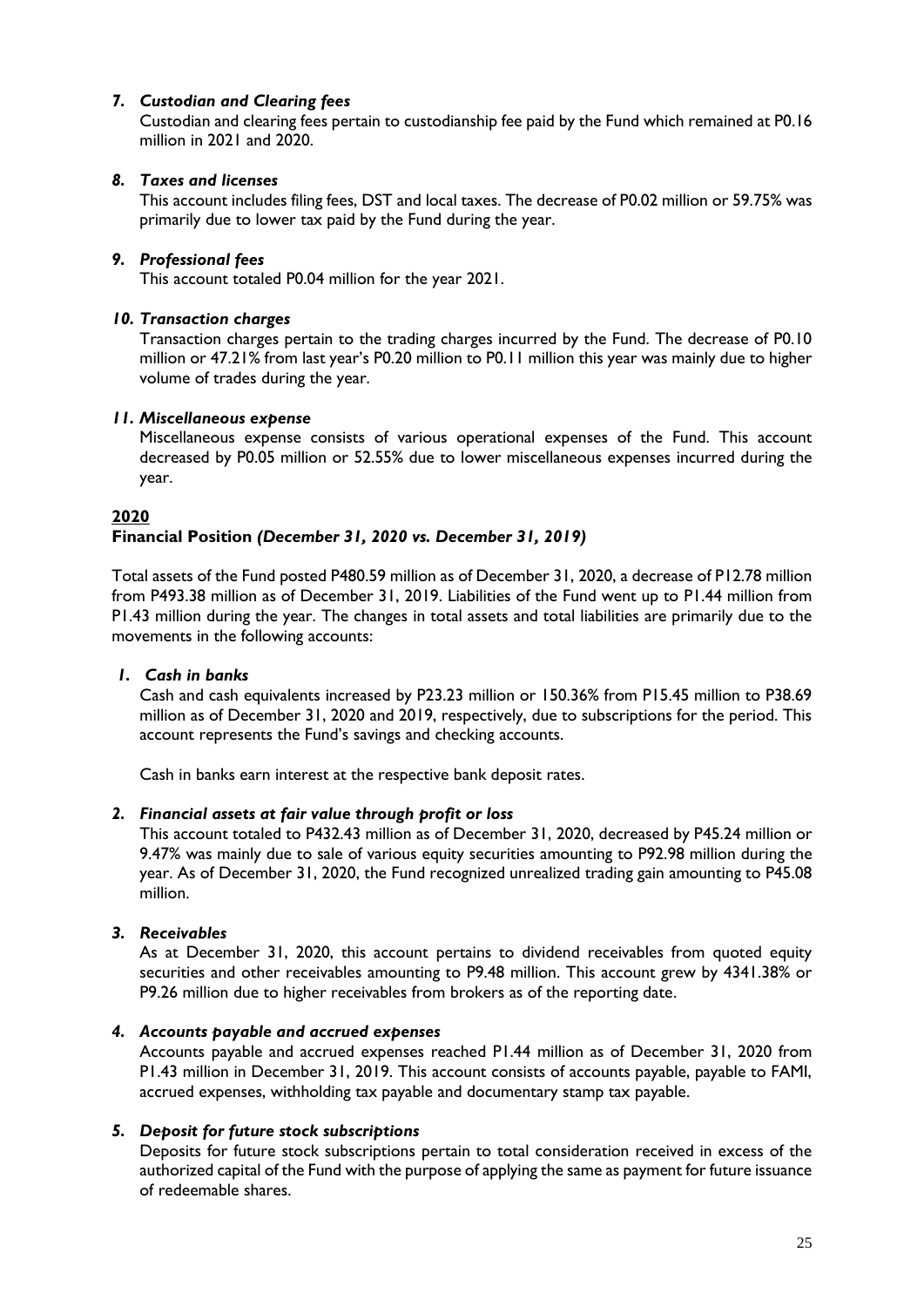In 2020, the total outstanding DFFS as of December 31, 2019 have been issued. However, as of March 23, 2021, the SEC has yet to approve the Fund's application for the increase in authorized capital stock.

### *6. Capital stock*

The Fund's authorized and issued capital stock follow:

|                        | December 31, 2020 |                         | December 31, 2019 |                         |
|------------------------|-------------------|-------------------------|-------------------|-------------------------|
|                        | <b>Shares</b>     | <b>Amount</b>           | <b>Shares</b>     | Amount                  |
| Authorized             | 200,000,000       | P <sub>2</sub> ,000,000 | 200,000,000       | P <sub>2</sub> ,000,000 |
| Issued and outstanding | 646,066,798       | 6,460,668               | 178,499,966       | 1,785,000               |

The initial authorized capital of the Fund amounting to P2.00 million which is divided into 200 million common redeemable shares of P0.01 par value with each share carrying one vote, was approved by the SEC on April 28, 2010. The Fund's capital is represented by these redeemable shares. Issuance, repurchase and resale of redeemable shares are based on NAV per share (NAVPS) attributable to holders of redeemable shares. The shares are entitled to dividends when declared and to payment of a proportionate share of the Fund's NAV on the redemption date or upon winding up of the Fund.

#### Increase in Capital Stock/Deposits for Future Stock Subscriptions

On June 20, 2018 and September 30, 2018, the Board of Directors and the stockholders approved and ratified the increase in authorized capital stock from 2.00 million (200.00 million redeemable common shares) to 10.00 million (1.00 billion redeemable common shares) with a par value of P0.01 per share. Also, the BOD adopted a resolution that the increase in the authorized capital stock by 10.00 million be made in several tranches. The authorized capital stock will be initially increased by 5.00 million while the succeeding increase will be executed upon determination and approval of the BOD without the need of going back to the stockholders for approval. The authority of the BOD to increase the authorized capital stock is limited to 10.00 million.

On June 20, 2018, the BOD approved the first tranche of increase of 5.00 million (500.00 redeemable common shares). On July 23, 2018, the BOD approved the additional increase of 3.00 million (300.00 redeemable common shares) for the second tranche increase.

On April 11, 2019, the Fund submitted and the SEC accepted the required documentations for the Fund's application for the increase in authorized capital stock. On the same date, the Fund reclassified DFFS from liability to equity.

The Fund received deposits for future stock subscriptions (DFSS) of P344.70 million and P245.92 million representing subscription for 400,758,646 and 283,327,964 numbers of shares as of December 31, 2019 and 2018, respectively.

The total number of holders of redeemable common shares is 1,358 and 1,127 as of December 31, 2020 and 2019, respectively.

#### *7. Additional paid-in capital*

The additional paid-in capital as of December 31, 2020 grew by P384.74 million or 242.51% from P158.64 million to P543.38 million this year mainly due to sales during the year.

#### *8. Deficit*

This account went up by P57.51 million or 436.21% mainly due to Fund's result of operations during the year.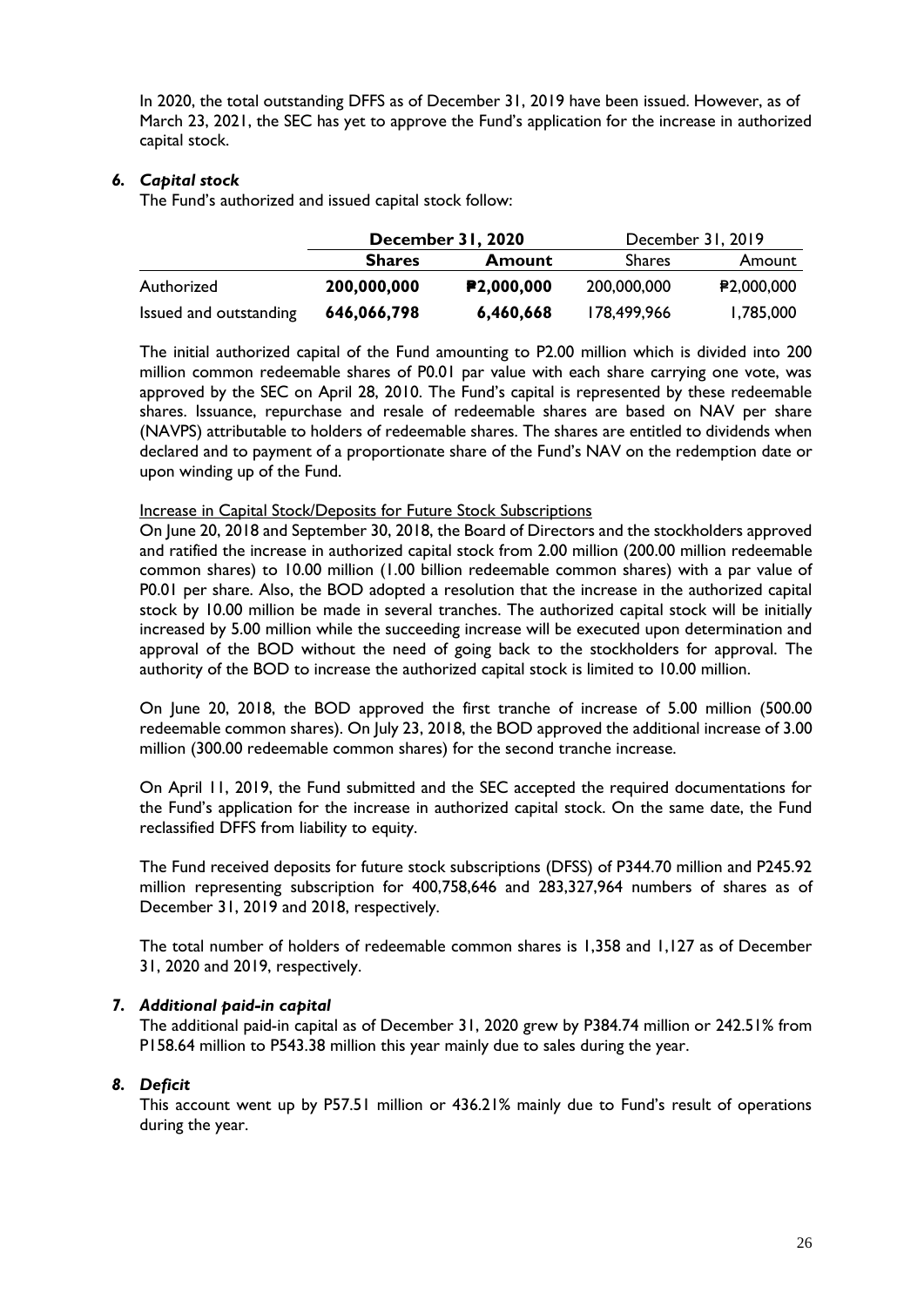# **Results of Operations** *(January 1– December 31, 2020 vs. January 1– December 31, 2019)*

For the period ended December 31, 2020, the Fund realized a net loss of P57.51 million, P68.24 million or 655.79% lower than P10.73 net income posted in 2019 mainly due to market decline in equities securities this year.

The highlights of the results of operations for the period ended December 31, 2020 are as follows:

### *1. Trading and securities gains (losses)*

This account is derived from income (losses) recognized from the sale and change in the fair value of investments held by the Fund during the year. The Fund realized a P47.90 million loss, P61.79 million or 444.94% lower than last year's P13.89 million income mainly due the decrease in fair market value of equity securities during the year.

### *2. Dividend income*

Dividend income totaled P5.23 million, P1.83 million or 25.94% lower than P7.06 million mainly due to lower cash dividends received from equity securities during the year.

### *3. Interest income*

Interest income grew by 188.88% due to increase in Fund's investment in fixed deposits for 2020.

### *4. Management fee and retainer's fees*

This account includes management fees paid to FAMI, incentive fees and retainer's fees. The decrease of P0.52 million or 5.90% from P8.86 million to P8.34 million this year was mainly due to the decline in asset under management of the Fund during the year.

### *5. Brokers' commission*

This account pertains to the fees paid to brokers for executing trade transactions and it totaled P2.57 million this year, higher by P2.04 million or 384.52% from last year's P0.53 million mainly due to higher volume of trades during the year.

#### *6. Directors' and officers' fees*

This account pertains to payment of directors' and officers per diem and bonus for the period. The 11.03% or P0.03 million increase was due to higher attendees during the year.

### *7. Custodian and Clearing fees*

Custodian and clearing fees pertains to custodianship fee paid to HSBC amounting to P0.16 million as of December 31, 2020. The decrease of 8.36% or P0.01 million of this account is due to decrease in value of the Fund's portfolio.

#### *8. Taxes and licenses*

This account includes filing fees, documentary stamp tax and local taxes. Taxes and licenses slid by P0.05 million or 61.63% primarily due to lower payment of documentary stamp tax relative to the lower subscriptions during the year ended December 31, 2020.

# *9. Professional fees*

This account decreased by 5.64% due to lower professional fees and services incurred during the year.

# *10. Transaction charges*

Transaction charges pertains to the trading charges incurred by the Fund. This account totaled P0.20 million, an increase of P0.18 million or 677.50% mainly due to higher volume of trades during the year.

#### *11. Miscellaneous expense*

Miscellaneous expense consists of various operational expenses of the Fund. This account decreased by 9.50% due to lower miscellaneous expenses incurred during the year.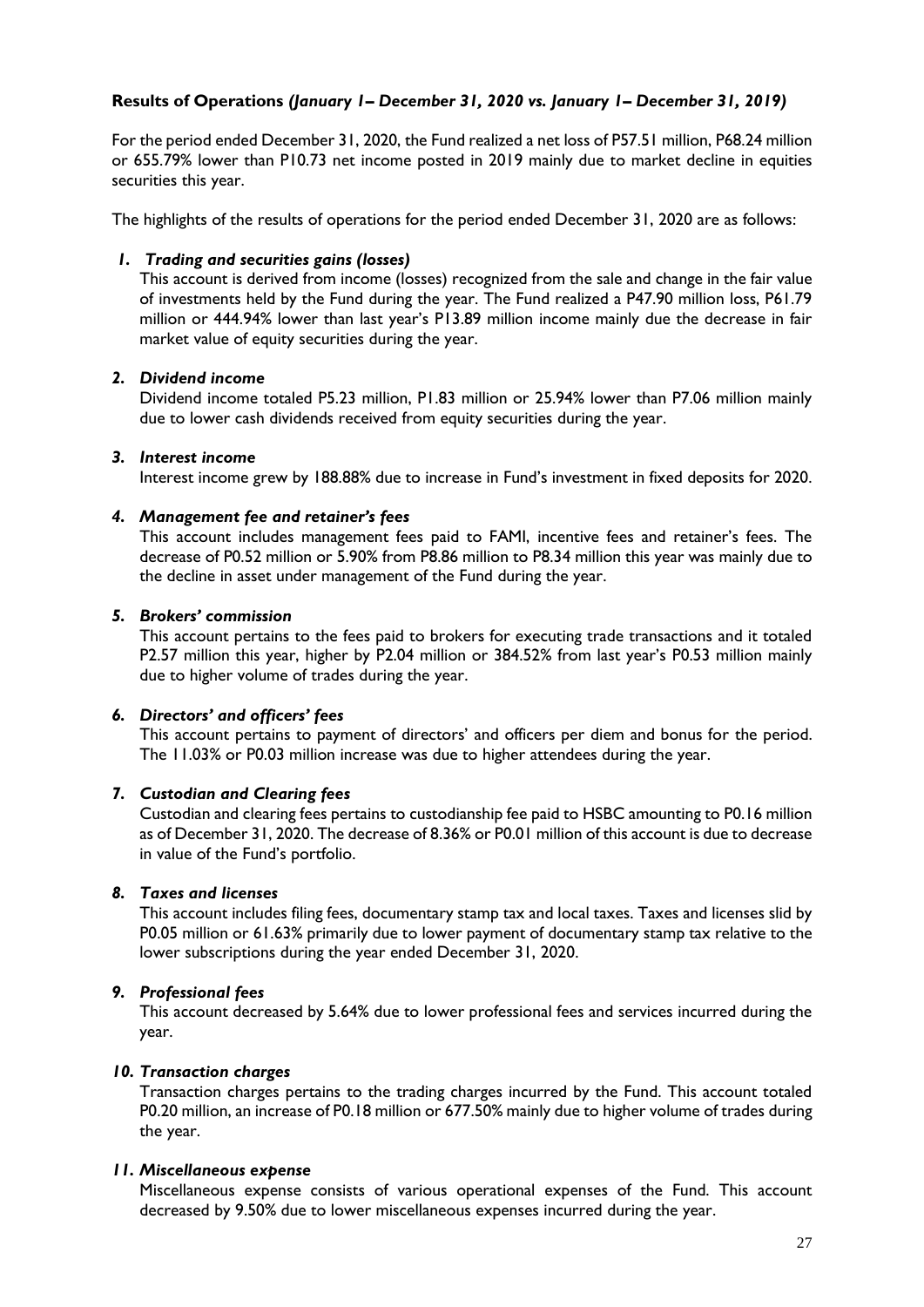# **Plan of Action**

FAMI is licensed by SEC to act as Investment Company Adviser/Manager, Administrator and Principal Distributor of mutual funds.

Being the principal distributor of the Fund's shares of stock, it intends to increase its marketing network and accredit sub-dealers or agents to sell the Fund's share.

#### **Subsequent Events**

There were no material subsequent events that occurred after the year ended December 31, 2021.

### **Other Matters**

The Fund Manager is not aware of any event and/or uncertainties that:

- will have a material impact on liquidity
- will trigger direct or contingent obligation that is material to the Fund including any default or acceleration of obligation
- will have an impact on all material off-balance sheet transactions, arrangement, obligations and other relationships of the Fund
- is a significant element of income or loss that did not arise from the Fund's continuing operations
- there are no material commitments for capital expenditures during the past year and in the subsequent year.

### **DISCUSSION OF KEY PERFORMANCE INDICATORS**

First Metro Consumer Fund, Inc. formerly Paradigm Global Growth Fund, Inc. (the Fund) was incorporated in the Philippines and registered with the SEC on April 28, 2010.

FAMI serves as its Investment Company Adviser, Administrator and Principal Distributor. With the SEC's approval of FAMI's license to act as such on September 6, 2005 and its procedures firmed-up at the end of the same month.

The Fund has identified the following as its key performance indicators:

- *Net Asset Value Per Share*  Net Asset Value per share amounted to P0.9498 as of March 31, 2022, higher by 18.16% from the P0.7682 as of December 31, 2021. The Fund's average daily net asset value grew by 11.32% or P56.40 million from P498.28 million as of December 31, 2021 to 554.68 million as of March 31, 2022, respectively.
- *Sales for the period ended*  The Fund had total sales of Pl 7.97 million and Pl0.85 million for the period ended March 31, 2022 and 2021, respectively.
- *Redemptions for the period ended*  The Fund had total redemptions of Pl 0.09 million and P2.47 million for the period ended March 31, 2022 and 2021, respectively.
- *Net Income vs. Benchmark*  The Fund posted a net loss of P55.59 million for the period ended March 31, 2022 higher than P48.66 million net loss for the same period last year.
- *Market Share vs. Benchmark*  As of March 31, 2022, the Fund garnered 0.44% share in the Equity Funds category while 0.12% share among all mutual funds in terms of net assets. On the basis of account holders, the Fund has 1,516 account holders or 0.28% of the total accounts in this Fund category.